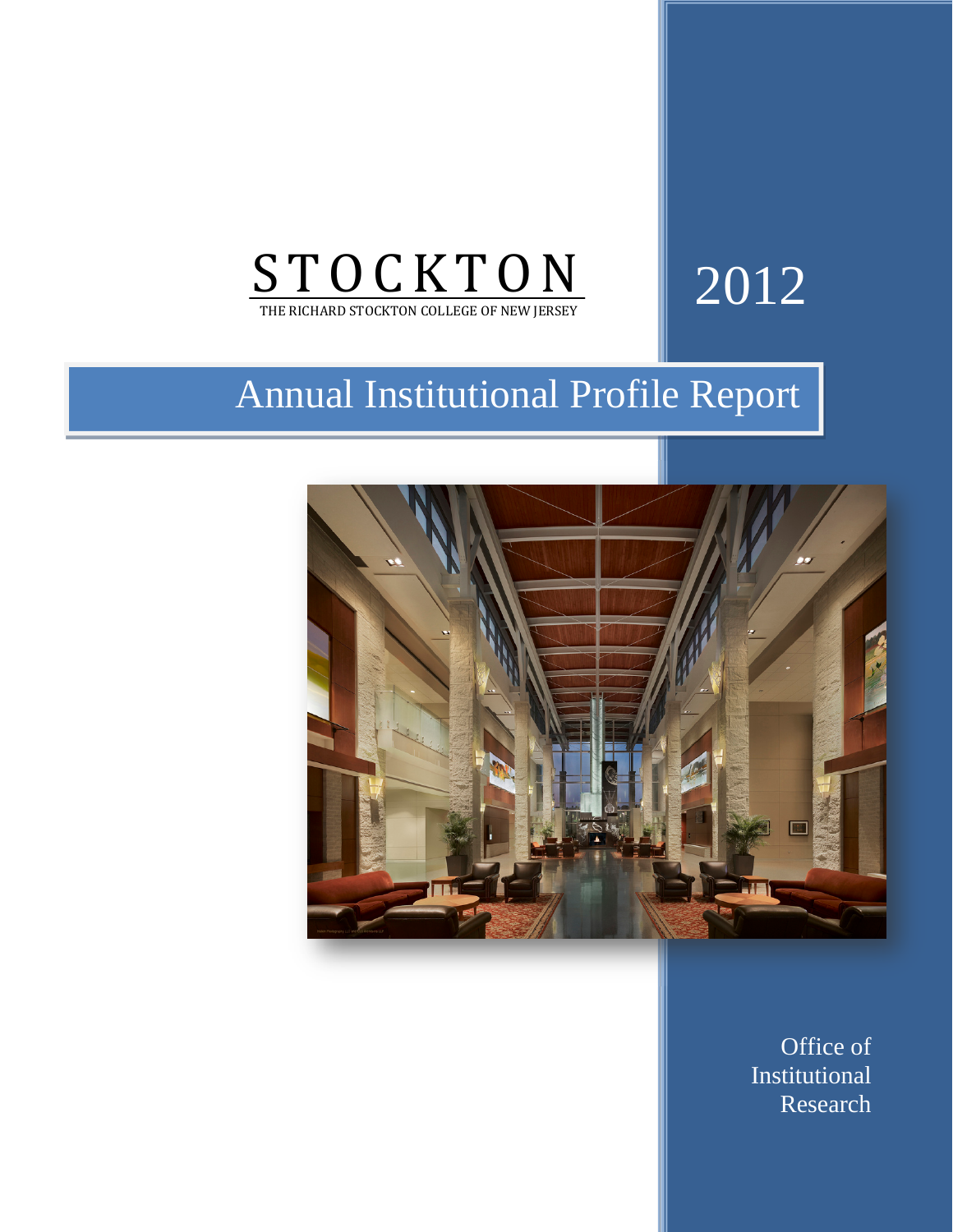### **Table of Contents**

|    | <b>MISSION STATEMENT</b>                                                                                                                                                                                                       |  |
|----|--------------------------------------------------------------------------------------------------------------------------------------------------------------------------------------------------------------------------------|--|
| А. | <b>Accreditation status</b>                                                                                                                                                                                                    |  |
|    | 1. Institutional accreditation manufactured contract to the set of the set of the set of the set of the set of                                                                                                                 |  |
|    | 2. Professional accreditation manufactured and the set of the state of the state of the state of the state of the state of the state of the state of the state of the state of the state of the state of the state of the stat |  |
| В. | Number of Students Served Figure 2010 and the contract of Students Served Contract and Students Served Figure                                                                                                                  |  |
|    |                                                                                                                                                                                                                                |  |
|    |                                                                                                                                                                                                                                |  |
|    |                                                                                                                                                                                                                                |  |
|    | 4.                                                                                                                                                                                                                             |  |
| C. |                                                                                                                                                                                                                                |  |
|    |                                                                                                                                                                                                                                |  |
|    |                                                                                                                                                                                                                                |  |
|    |                                                                                                                                                                                                                                |  |
|    |                                                                                                                                                                                                                                |  |
|    | c. Total number of First-Time, Full-Time, enrolled in a remedial/developmental course7                                                                                                                                         |  |
|    |                                                                                                                                                                                                                                |  |
|    |                                                                                                                                                                                                                                |  |
|    |                                                                                                                                                                                                                                |  |
|    |                                                                                                                                                                                                                                |  |
|    |                                                                                                                                                                                                                                |  |
|    | 4. Numbers of students receiving financial assistance under each state-funded aid program, including both                                                                                                                      |  |
|    | need-based and merit-based, both grants and loans (TAG, EOF, OSRP, Distinguished Scholars, Urban                                                                                                                               |  |
|    |                                                                                                                                                                                                                                |  |
|    |                                                                                                                                                                                                                                |  |
|    |                                                                                                                                                                                                                                |  |
|    |                                                                                                                                                                                                                                |  |
| D. |                                                                                                                                                                                                                                |  |
|    |                                                                                                                                                                                                                                |  |
|    |                                                                                                                                                                                                                                |  |
|    |                                                                                                                                                                                                                                |  |
| Е. |                                                                                                                                                                                                                                |  |
|    |                                                                                                                                                                                                                                |  |
|    |                                                                                                                                                                                                                                |  |
|    |                                                                                                                                                                                                                                |  |
|    |                                                                                                                                                                                                                                |  |
|    |                                                                                                                                                                                                                                |  |
|    |                                                                                                                                                                                                                                |  |
|    |                                                                                                                                                                                                                                |  |
| G. |                                                                                                                                                                                                                                |  |
|    |                                                                                                                                                                                                                                |  |
| Н. |                                                                                                                                                                                                                                |  |
|    |                                                                                                                                                                                                                                |  |
|    |                                                                                                                                                                                                                                |  |
|    |                                                                                                                                                                                                                                |  |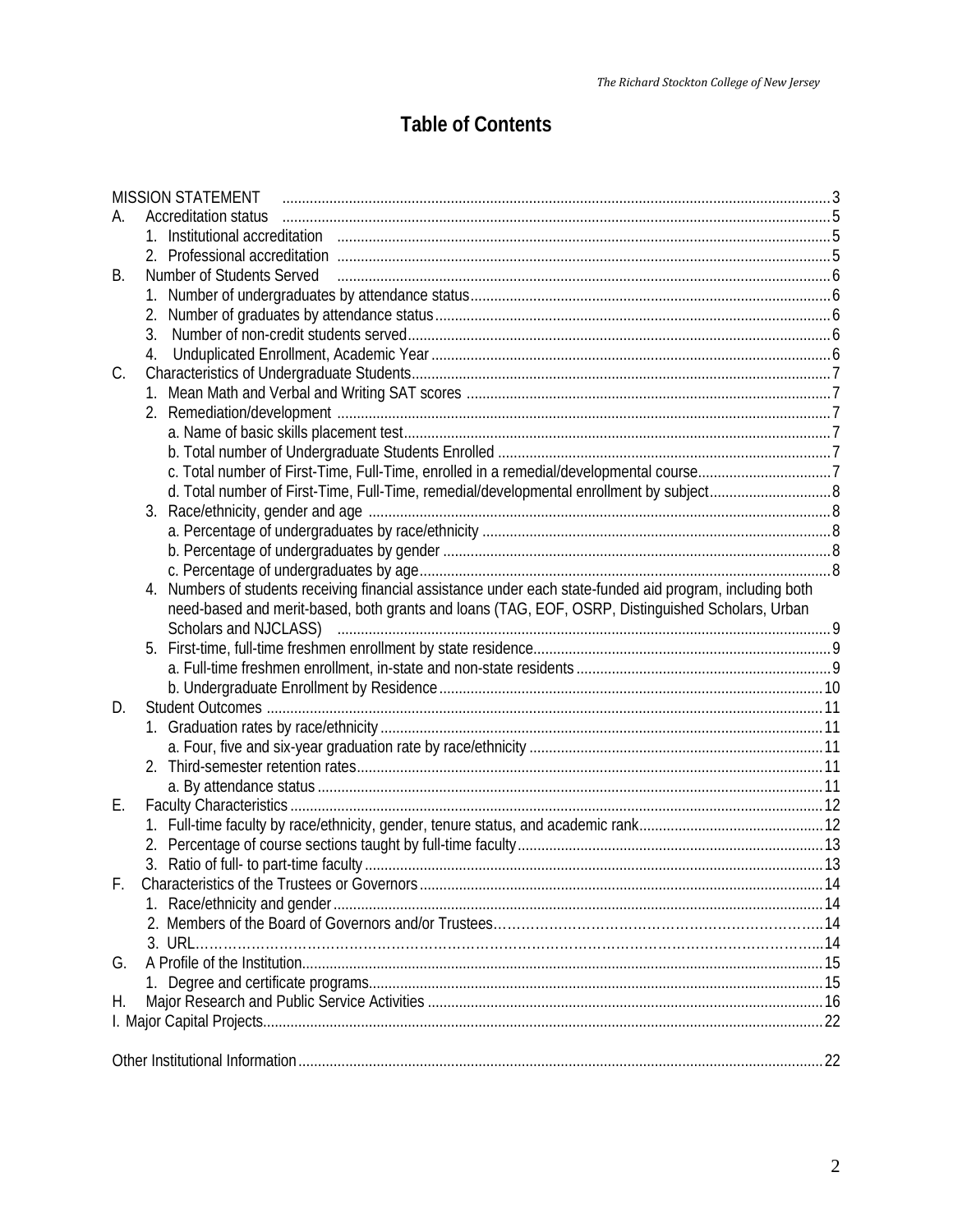### **MISSION STATEMENT**

At Stockton we seek to help our students develop the capacity for continuous learning and the ability to adapt to changing circumstances in a multicultural and interdependent world by insisting on breadth, as well as depth, in our curriculum. We believe that the breadth inherent in an interdisciplinary approach to liberal education both prepares students for inevitable career changes, and enriches their lives.

We insist on excellence in teaching and dedication to learning. These, indeed, are the guiding principles of our mission. Moreover, we recognize a responsibility not only to transmit received ideas to our students but to participate in the development of new ideas. Accordingly, we encourage continuous research, learning, and professional development for our faculty and staff.

Quality academic programs are best created, developed, and maintained by a high degree of faculty and student responsibility for, and participation in, the educational process. For that reason, the College is committed to facultywide involvement in general education and in teaching such academic skills as writing, quantitative analysis, and logical reasoning. Breadth, then, is not only a desirable outcome for our students, but a requisite for the faculty who teach these students. To teach beyond the traditional bounds of one's area of formal expertise, across disciplinary lines, and to interrelate the traditional disciplines, requires an extraordinary effort from faculty. It is imperative that the executive administration and the trustees provide the resources and the atmosphere which will make such exceptional effort both possible and appreciated.

Our insistence upon breadth of education for all students does not preclude an emphasis on depth of study in the major disciplines but rather, supplements it. Our academic programs must offer students a real understanding of the ideas and methods of their disciplines, including those most recently developed. Exposure to many disciplines and intensive investigation of one discipline should prepare graduates to move into appropriate fields of employment, or to continue with graduate academic or professional study.

At Stockton we believe that co-curricular activities complement the academic curriculum and, along with classroom education, help students develop the capacity for making intelligent choices. While we offer students assistance in and out of the classroom, we emphasize and encourage student initiative in their co-curricular life, and in all aspects of college life, in keeping with our belief that students share the responsibility for their education.

We value diversity and the differing perspectives it brings. Accordingly, we are unequivocally committed to implementing the principles of affirmative action in the composition of our student body, faculty, and staff.

Just as students must receive an education that is sufficiently broad to permit flexible response to changes in society, so too the College must be able to change and adapt to differing circumstances and needs in our society. In order to best fulfill our mission, we must all recognize the limitations of our resources, and respond by a prudent and flexible allocation of those resources.

The Richard Stockton College of New Jersey provides quality graduate programs which promote advanced inquiry and application of new knowledge, foster advanced-level career opportunities, and transmit our intellectual and cultural heritage in all its diversity. Its graduate programs are consistent with the College's commitment to the liberal arts and support the undergraduate program through enriched resources, the discovery of new approaches to teaching and learning, and the creative use of technologies. Through accessible graduate education the College responds to state and regional needs.

Finally, Stockton is committed to the positive development of southern New Jersey. Through research and community service, we actively seek to take advantage of and to improve the unique physical and human environment in which the College is located.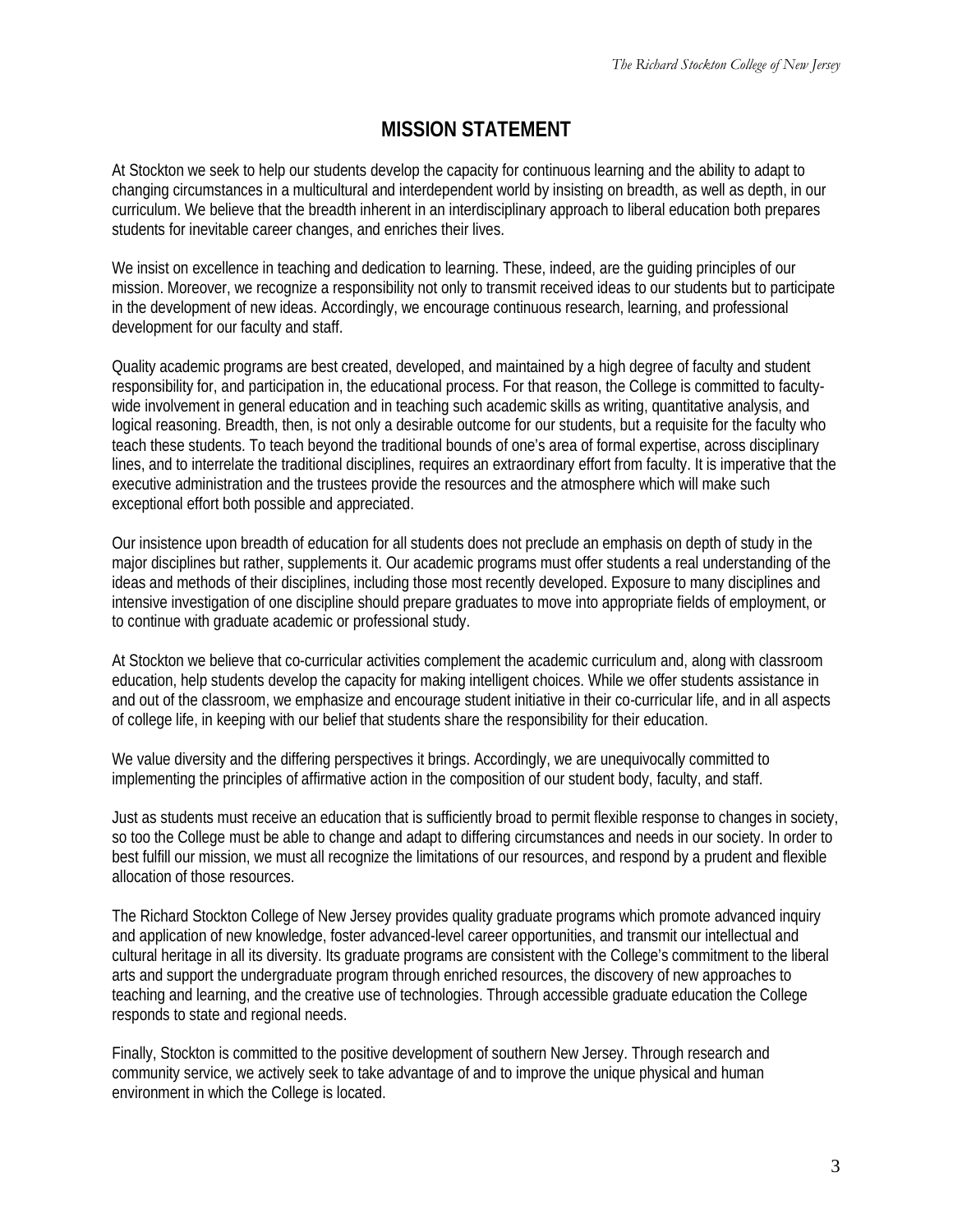### **GRADUATE EDUCATION MISSION STATEMENT**

Adopted by the Board of Trustees February 18, 1998

The Richard Stockton College of New Jersey provides quality graduate programs which promote advanced inquiry and application of new knowledge, foster advanced-level career opportunities, and transmit our cultural and intellectual heritage in all its diversity. Its graduate programs are consistent with the College's commitment to the liberal arts and support the undergraduate program through enriched resources, the discovery of new approaches to teaching and learning, and the creative use of new technologies. Through accessible graduate education the College responds to the State and regional needs.

 $\infty$  - p.  $n_{\gamma}$  for

Herman J. Saatkamp, Jr., President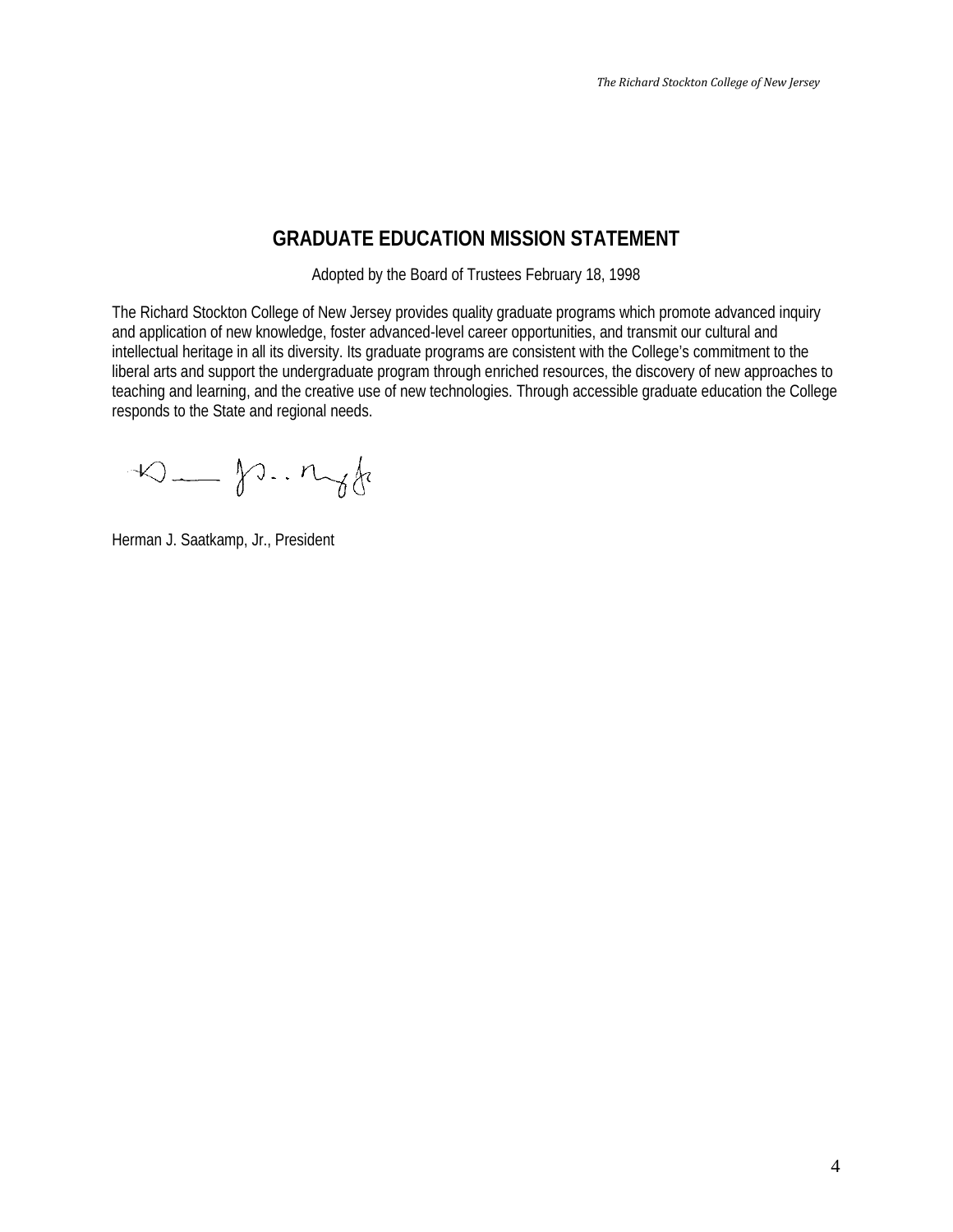**Annual Institutional Profile Report September 15th, 2012**

### <span id="page-4-0"></span>**A. Accreditation Status**

### **1. Institutional Accreditation**

In June 2012, the Commission on Higher Education Middle States Association of Colleges and Schools (CHE/MSA) reaffirmed full accreditation for The Richard Stockton College of New Jersey. In addition, Stockton received two commendations for its progress to data and the excellent quality of its self-study process. Stockton received exceptionally high marks in all categories, including quality of teaching and learning outcomes, faculty accomplishment and student services. The College is not required to send any progress or monitoring report during its reaccreditation term. In recent years, Stockton is one of the few NJ institutions in their self-study processes that resulted in such distinctive designation. The evaluation team's report confirms the College's superior performance and acknowledges the fulfillment of its mission to maintain an environment for excellence for New Jersey students.

The next MSA evaluation process for Stockton will be the Periodic Review Report, due on June 1, 2017.

### **2. Professional Accreditation** & **Certification**

- Council on Social Work Education
- National Association of State Directors of Teacher Education and Certification with the approval by New Jersey Department of Education
- Teacher Education Accreditation Council (TEAC)
- Commission on Collegiate Nursing Education (CCNE) and the New Jersey Board of Nursing
- American Physical Therapy Association (APTA)
- National Environmental Health Sciences and Protection Accreditation Council
- Academy of Criminal Justice Sciences
- Association of University Programs in Health Administration
- Accreditation Council for Occupational Therapy Education (ACOTE), and the American Occupational Therapy Association (AOTA)
- Council on Academic Accreditation in Audiology and Speech-Language Pathology
- American Chemical Society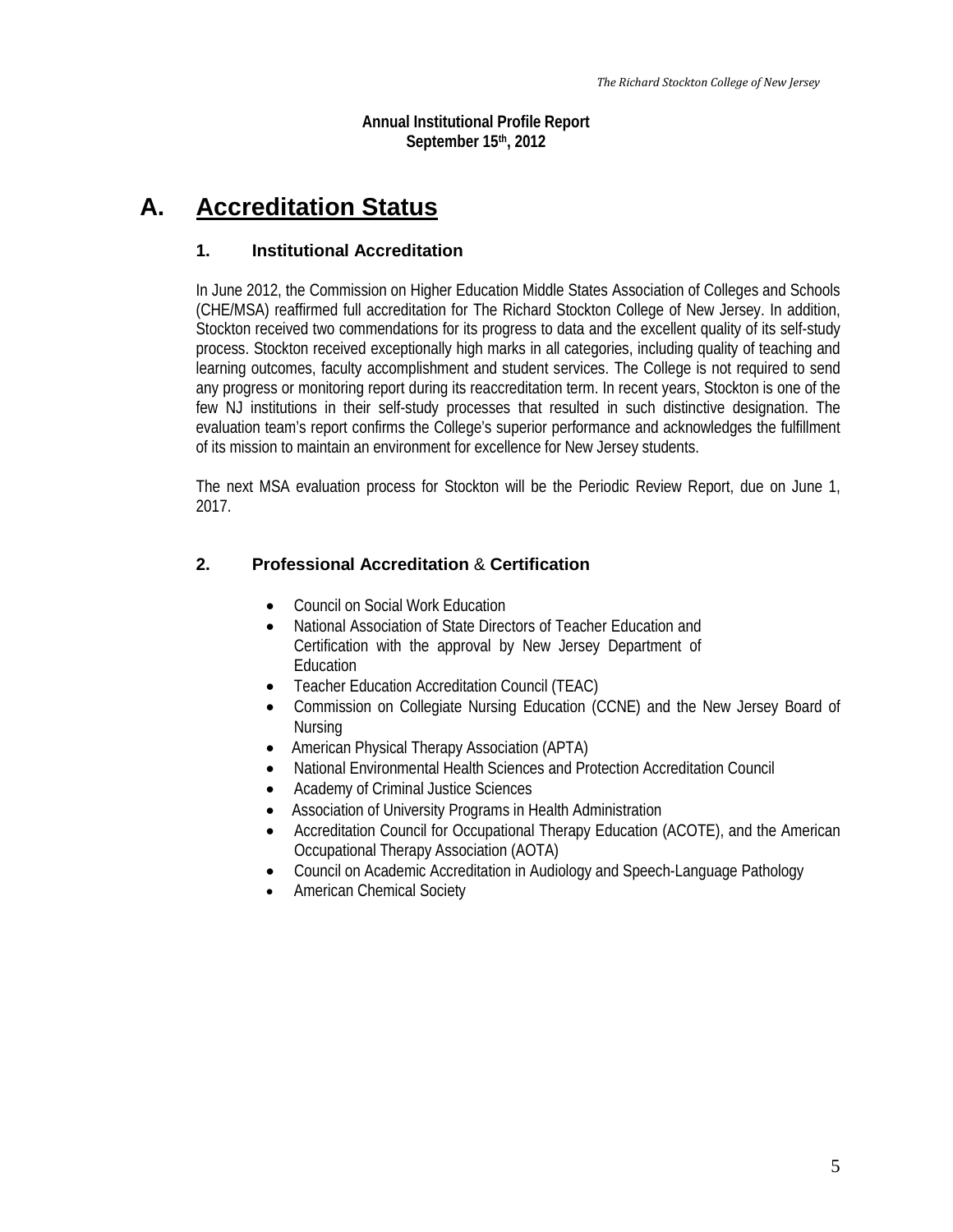### <span id="page-5-0"></span>**B. Number of Students Served**

### **1. Number of Undergraduates by Attendance Status, Fall 2011**

| Full time |         |        | Part time | <b>TOTAL</b>             |  |  |  |
|-----------|---------|--------|-----------|--------------------------|--|--|--|
| Number    | Percent | Number | Percent   | <b>Number</b><br>Percent |  |  |  |
| 6584      | 90.9%   |        | 9.1%      | 100%<br>7,240            |  |  |  |

*Source: Fall 2011 IPEDS Enrollment Survey*

### **2. Number of Graduates by Attendance Status, Fall 2011**

| Full time |       |     | Part time | <b>TOTAL</b>      |  |  |  |
|-----------|-------|-----|-----------|-------------------|--|--|--|
| Num       | Pct   | Num | Pct       | Number<br>Percent |  |  |  |
| 239       | 27.5% |     | 72.5%     | 100%<br>868       |  |  |  |

*Source: Fall 2011 IPEDS Enrollment Survey*

### **3. Number of Non-Credit Students Served, Fall 2011**

| Number of students enrolled in non-credit graduate courses              | 2837 |
|-------------------------------------------------------------------------|------|
| Number of students enrolled in non-credit undergraduate courses         | 103  |
| Number of student in noncredit avocational continuing-education courses |      |
| Total                                                                   | 2954 |

#### **4. Unduplicated Enrollment, FY 2011**

|               | <b>Headcount Enrollment</b> | <b>Credit Hours</b> |       |  |
|---------------|-----------------------------|---------------------|-------|--|
|               |                             |                     |       |  |
| Undergraduate | 8,038                       | 221,016             | 7,367 |  |
|               |                             |                     |       |  |
| Graduate      | ,064                        | 12,066              | 503   |  |
|               |                             |                     |       |  |
| <b>TOTAL</b>  | 9,102                       | 233,082             | 7,870 |  |

*Source: IPEDS 12-Month Enrollment Survey* – *data reporting period July 1 ,2010—June 30, 2011*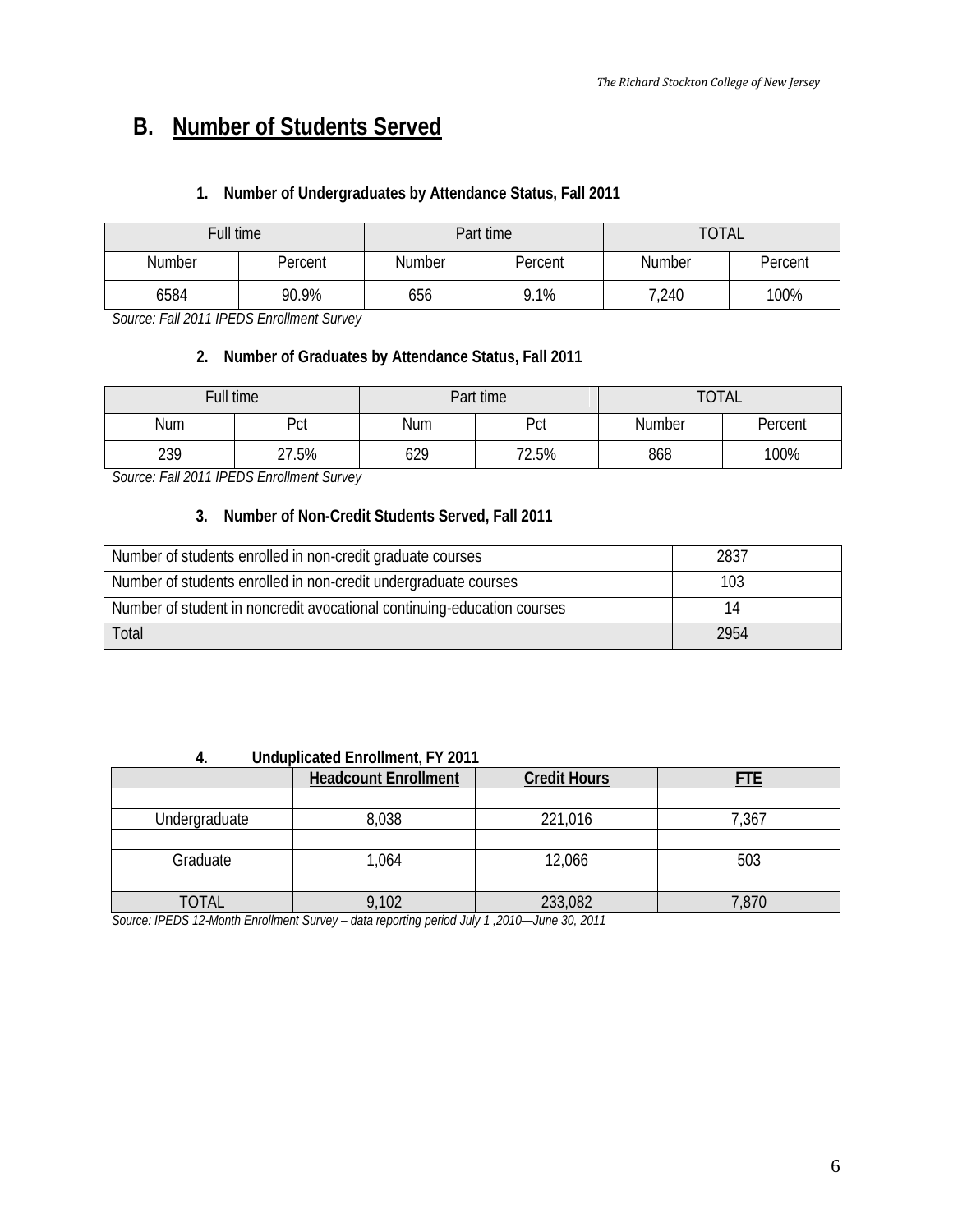### <span id="page-6-0"></span>**C. Characteristics of Undergraduate Students**

### **1. Mean Math, Verbal and Writing SAT Scores, Fall 2011**

The guidelines of accountability reporting require that institutions report SAT data in two ways; by admit status and for all three admit types combined. In this regard, the mean Fall 2011 Total SAT score (Math and Verbal) for regular admits was 1116, for special admits 920, and for EOF admits 953. Total SAT scores for all admit types combined were 1069.

|                                                            |             |     |                           |     |        |     | Mean Math, Verbal and Writing SAT for First-Time Freshmen, |   |        |              |         |   |
|------------------------------------------------------------|-------------|-----|---------------------------|-----|--------|-----|------------------------------------------------------------|---|--------|--------------|---------|---|
| by Admission Status and Overall, Fall 2011                 |             |     |                           |     |        |     |                                                            |   |        |              |         |   |
|                                                            |             |     | <b>Full-Time Students</b> |     |        |     | <b>Part-Time Students</b>                                  |   |        |              |         |   |
|                                                            |             |     |                           |     | Writin | N   |                                                            |   |        |              | Writing | N |
|                                                            | <b>Math</b> | N   | Verbal                    | N   |        |     | Math                                                       | N | Verbal | <sup>N</sup> |         |   |
| Regular Admits                                             | 570.3       | 626 | 545.3                     | 627 | 533.3  | 689 |                                                            |   |        |              |         |   |
| <b>EOF Admits</b>                                          | 489.1       | 69  | 464.2                     | 69  | 468.6  | 70  |                                                            |   |        |              |         |   |
| <b>Special Admits</b>                                      | 466.0       | 140 | 454.0                     | 140 | 465.9  | 140 |                                                            |   |        |              |         |   |
| All Admits<br>835<br>523.3<br>899<br>836<br>546.1<br>517.8 |             |     |                           |     |        |     |                                                            |   |        |              |         |   |
| Missing Scores*<br>133<br>132<br>69                        |             |     |                           |     |        |     |                                                            |   |        |              |         |   |

*\*ACT Scores provided.*

### **2. Remediation/Development**

**a. Name of basic skills placement test administered and criteria (if any) for selecting test takers in fall 2011?** Stockton generally uses the SAT or the ACT for placement purposes but when one is not available we use a Stockton basic skills placement exam.

### **b. Total Number of Undergraduate Students Enrolled in Fall 2011**

| Total Fall 2011<br>Undergraduate Enrollment | Number of Students Enrolled in One or More<br>Remedial/Developmental Courses | % of Total |
|---------------------------------------------|------------------------------------------------------------------------------|------------|
| 7240                                        | 402                                                                          | 5.6%       |

#### **c. Total number of First-time, Full-time (FTFT) Students Enrolled in a remedial/developmental course in Fall 2011**

| Total Number of FTFT Students | Number of FTFT Students Enrolled<br>in One or More Remedial Courses | Percent of FTFT Enrolled in One or<br>More Remedial Course |
|-------------------------------|---------------------------------------------------------------------|------------------------------------------------------------|
| 973                           | 357                                                                 | 36.7%                                                      |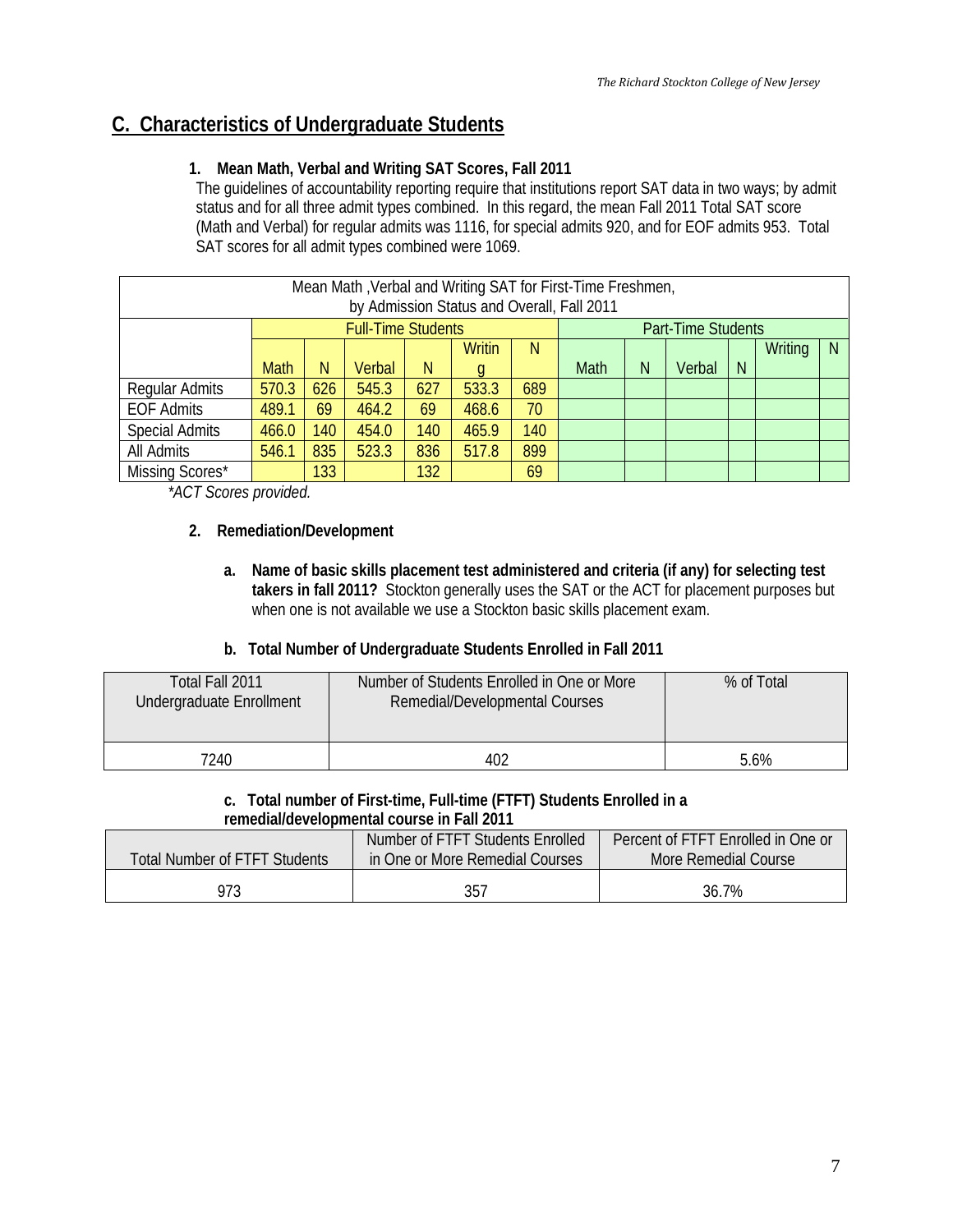<span id="page-7-0"></span>

|                         |                             | Percent of all FTFT Enrolled |
|-------------------------|-----------------------------|------------------------------|
| <b>Subject Area</b>     | Number of FTFT Enrolled In: | In:                          |
| Reading                 |                             | 16.1%                        |
| Writing                 | 185                         | 19 0 <sub>%</sub>            |
| <b>Math Computation</b> |                             | 22.3%                        |
| Elem. Algebra           |                             | 0.0%                         |

#### **d. First-time, Full-time students (FTFT) Enrolled in a remedial/developmental course in Fall 2011 by Subject Area**

**3. Race/Ethnicity, Gender and Age** 

### **a. Undergraduate Enrollment by Race/Ethnicity, Fall 2011**

|                   | <b>White</b> |               |            | <b>Black</b> |     | <b>Hispanic</b> |     | Asian* |            | American<br><u>Ind.</u> | resident | Non-<br><b>Alien</b> |     | Race<br>Unknown* |       | <b>Total</b> |
|-------------------|--------------|---------------|------------|--------------|-----|-----------------|-----|--------|------------|-------------------------|----------|----------------------|-----|------------------|-------|--------------|
|                   | Num          | <u>Pct</u>    | <b>Num</b> | Pct          | Num | Pct             | Num | Pct    | <b>Num</b> | Pct                     | Num      | Pct                  | Num | Pct              | Num   | Pct          |
| <b>Full-time</b>  | 4,981        | 75.7%         | 451        | 6.8%         | 514 | 7.8%            | 356 | 5.4%   | 13         | 0.2%                    | 15       | 0.2%                 | 254 | 3.9%             | 6,584 | 100.0%       |
| Part-time         | 466          | $1.0\%$       | 39         | 5.9%         | 55  | 8.4%            | 33  | 5.0%   |            | 0.5%                    | b        | $0.8\%$              | 55  | 8.4%             | 656   | 100.0%       |
| Total<br>$\cdots$ | 5.447        | 75.2%<br>$-1$ | 490        | 6.8%<br>.    | 569 | 7.9%            | 389 | 5.4%   | 16         | 0.2%                    | 20       | 0.3%                 | 309 | 4.3%             | 7,240 | 100.0%       |

*\*Note: Asian includes Pacific Islanders and Unknown includes 2 or more races* 

### **b. Undergraduate Enrollment by Gender, Fall 2011**

|           | Male          |         |               | Female  | Total         |         |  |
|-----------|---------------|---------|---------------|---------|---------------|---------|--|
|           | <b>Number</b> | Percent | <b>Number</b> | Percent | <b>Number</b> | Percent |  |
| Full time | 2,747         | 41.7%   | 3,837         | 58.3%   | 6,584         | 100.0%  |  |
| Part time | 266           | 40.5%   | 390           | 59.5%   | 656           | 100.0%  |  |
| Total     | 3,013         | 41.6%   | 4.227         | 58.4%   | 7.240         | 100.0%  |  |

### **c. Undergraduate Enrollment by Age, Fall 2011**

|              |     | <b>LT 18</b>   | 18-19 | $20 - 21$ | $22 - 24$ | 25-29 | 30-34 | 35-39 | 40-49 | 50-64 | $65+$          | Unkn | Total  |
|--------------|-----|----------------|-------|-----------|-----------|-------|-------|-------|-------|-------|----------------|------|--------|
| Full<br>time | Num |                |       |           |           |       |       |       |       |       |                |      |        |
|              |     | 2              | 1,597 | 2.446     | .807      | 439   | 124   | 65    | 76    | 27    | 0              | 1    | 6,584  |
|              | Per | 0.0%           | 24.3% | 37.2%     | 27.4%     | 6.7%  | 1.9%  | 1.0%  | 1.2%  | 0.4%  | 0.0%           | 0.0% | 100.0% |
| Part<br>time | Num | 0              | 5     | 21        | 233       | 169   | 72    | 49    | 66    | 39    | $\overline{2}$ | 0    | 656    |
|              | Per | 0.0%           | 0.8%  | 3.2%      | 35.5%     | 25.8% | 11.0% | 7.5%  | 10.1% | 5.9%  | 0.3%           | 0.0% | 100.0% |
| Total        | Num | $\overline{2}$ | 1,602 | 2,467     | 2.040     | 608   | 196   | 114   | 142   | 66    | $\overline{2}$ |      | 7.240  |
|              | Per | 0.0%           | 22.1% | 34.1%     | 28.2%     | 8.4%  | 2.7%  | 1.6%  | 2.0%  | 0.9%  | 0.0%           | 0.0% | 100.0% |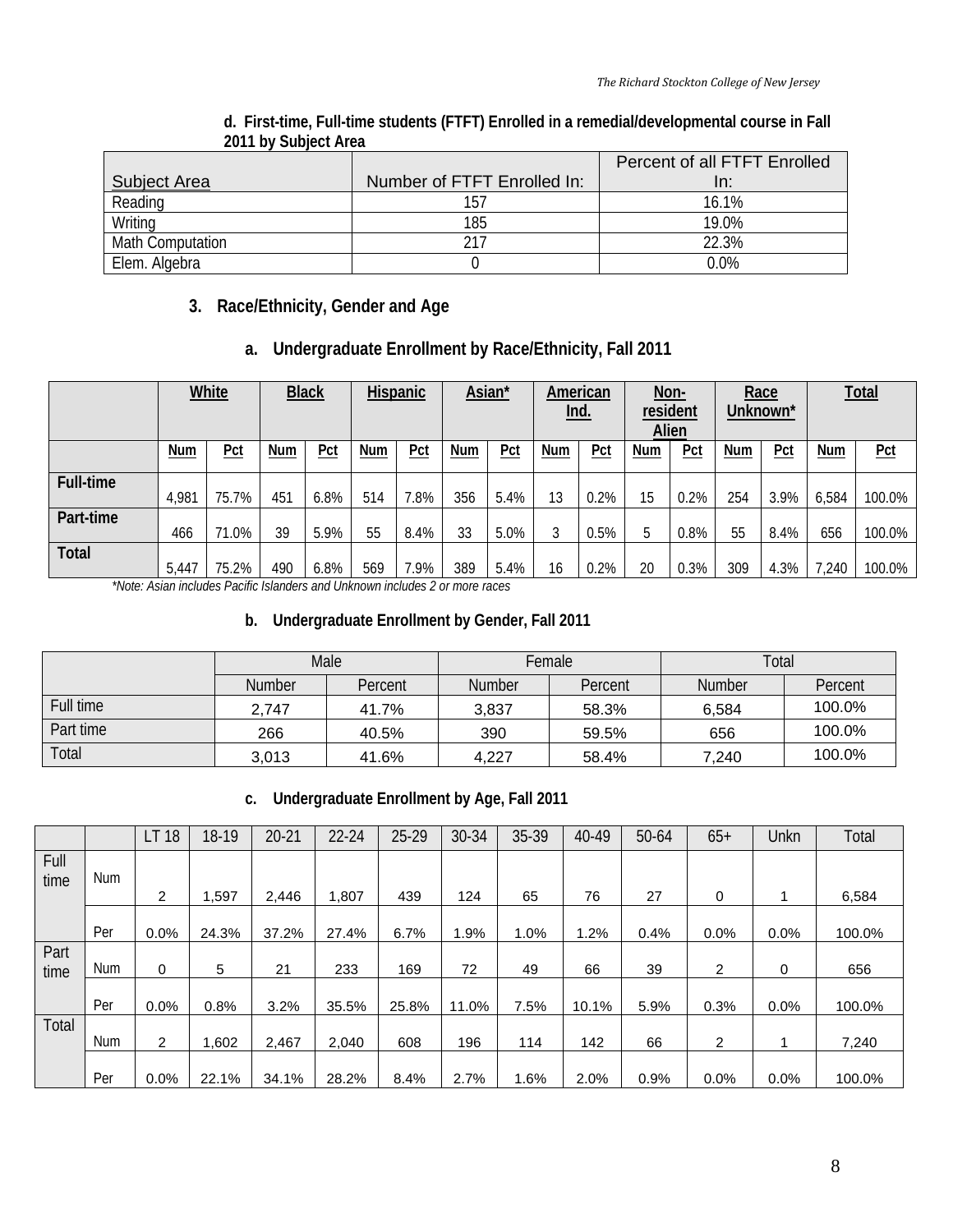### **4. Financial Aid from Federal, State & Institution-Funded Programs, AY 2010-11**

<span id="page-8-0"></span>

|                                                                 | <b>RECIPIENTS</b> | DOLLARS (\$) | \$/RECIPIENT |
|-----------------------------------------------------------------|-------------------|--------------|--------------|
| <b>FEDERAL FUNDS</b>                                            |                   |              |              |
| <b>Pell Grants</b>                                              | 2,581             | 10,044,000   | 3,891.51     |
| College Work Study                                              | 190               | 232,000      | 1,221.05     |
| Perkins Loans                                                   | 68                | 251,000      | 3,691.18     |
| <b>SEOG</b>                                                     | 458               | 434,000      | 947.60       |
| <b>PLUS Loans</b>                                               | 472               | 5,642,000    | 11,953.39    |
| Stafford Loans (Subsidized)                                     | 4,322             | 18,050,000   | 4,176.31     |
| Stafford Loans (Unsubsidized)                                   | 4,483             | 16,732,000   | 3,732.32     |
| SMART & ACG or other                                            | 586               | 864,000      | 1,474.40     |
| <b>STATE PROGRAMS</b>                                           |                   |              |              |
| Tuition Aid Grants (TAG)<br><b>Educational Opportunity Fund</b> | 1,732             | 6,958,000    | 4,017.32     |
| (EOF)                                                           | 350               | 428,000      | 1,222.86     |
| <b>Outstanding Scholars (OSRP)</b>                              | 0                 | 0            |              |
| <b>Distinguished Scholars</b>                                   | 136               | 124,000      | 911.76       |
| <b>Urban Scholars</b>                                           | 97                | 87,000       | 896.91       |
| <b>NJ STARS</b>                                                 | 300               | 795,000      | 2,650.00     |
| <b>NJCLASS Loans</b>                                            | 635               | 7,675,000    | 12,086.61    |
| <b>INSTITUTIONAL PROGRAMS</b>                                   |                   |              |              |
| Grants/Scholarships                                             | 1,715             | 9,346,000    | 5,449.56     |
| Loans                                                           | 0                 | 0            |              |

*SOURCE: NJIPEDS Form #41 – Student Financial Aid*

### **5. First-time Full-time Freshmen in Fall 2011 Enrollment By State Residence**

**a. Full-time Freshmen Enrollment, In-State and Non-State Residents**

| <b>State</b><br>Residents | Non-.<br>Residents<br>-Jidle- | <b>Property of the United States</b><br>otal | %<br>Residents<br>$\sim$<br>эгаге |  |  |
|---------------------------|-------------------------------|----------------------------------------------|-----------------------------------|--|--|
| 957                       | £                             | ~70                                          | 4%                                |  |  |
|                           |                               | U I U                                        | 98.                               |  |  |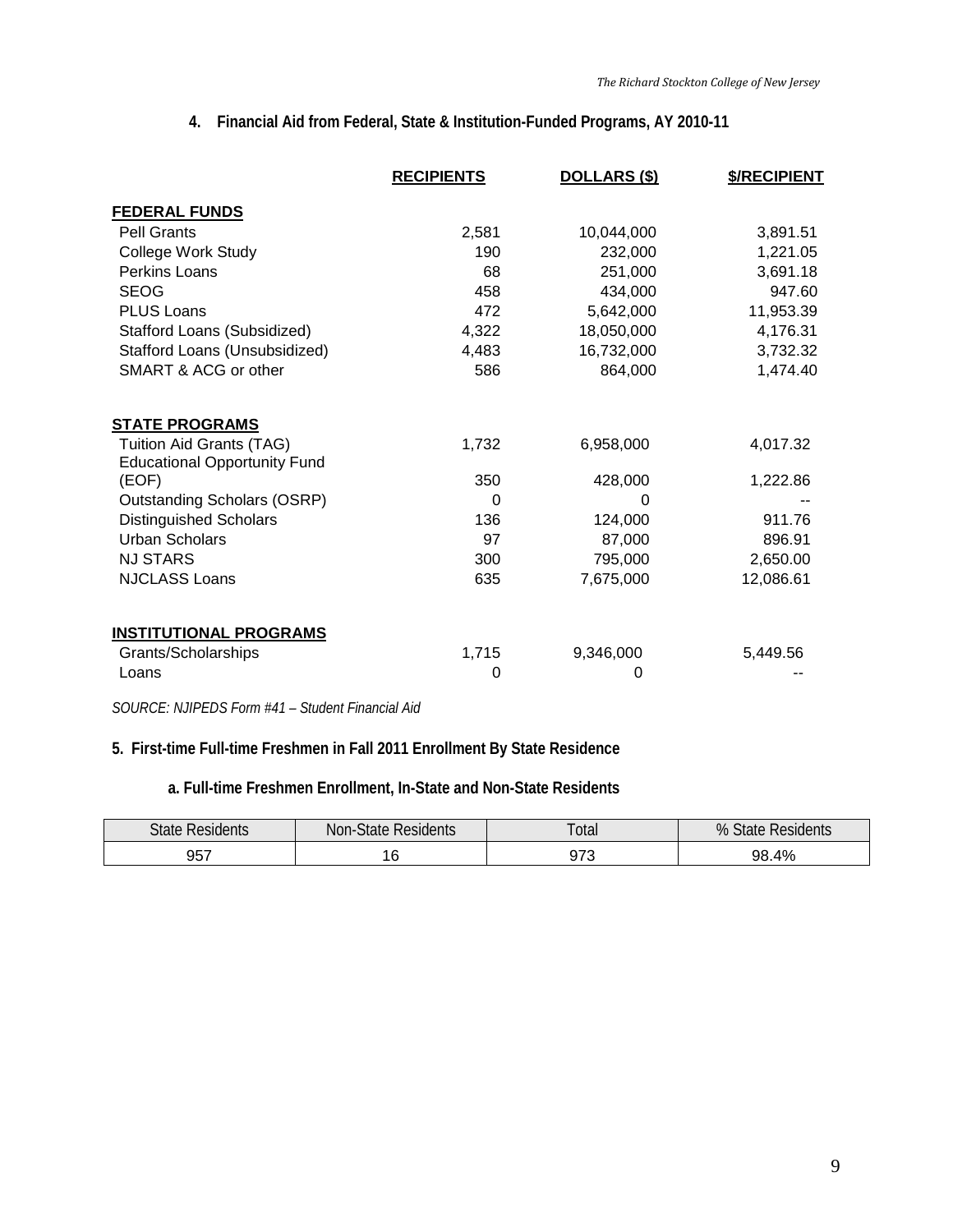### **b. Undergraduate Enrollment by Residence, Fall 2011**

Percentage of Fall 2011 Undergraduates who are NJ residents is 99%. The geographic residence of all undergraduates enrolled in Fall 2011 is illustrated below.



#### Counties:

Central NJ: Hunterdon, Mercer, Middlesex, Monmouth, Somerset, Union = 13% Northern NJ: Bergen, Essex, Hudson, Morris, Passaic, Sussex, Warren = 6% Southern NJ: Atlantic, Burlington, Camden, Cape May, Cumberland, Gloucester, Ocean, Salem = 80% Out-of-State = 1%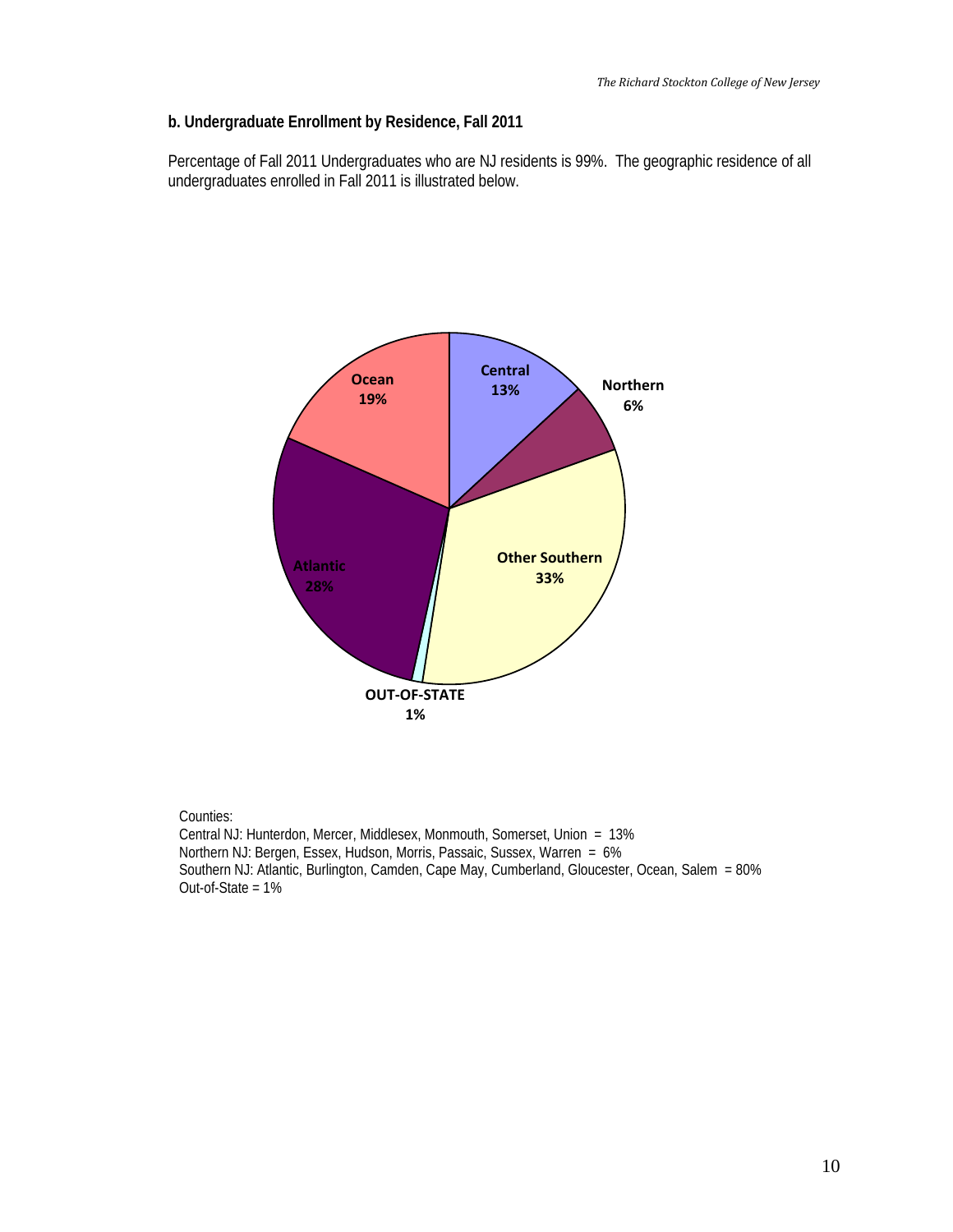### <span id="page-10-0"></span>**D. Student Outcomes**

**1. Four-, Five- and Six-Year Graduation Rates of Fall 2005 Full-time First-time Degree-Seeking Undergraduates** 

|                                                    |     | White | <b>Black</b> |     |       | <b>Hispanic</b> |       |     | Asian | Alien          |     |             | Other* |            | Total |
|----------------------------------------------------|-----|-------|--------------|-----|-------|-----------------|-------|-----|-------|----------------|-----|-------------|--------|------------|-------|
|                                                    | Num | Pct   | <b>Num</b>   | Pct | Num   | Pct             |       | Num | Pct   | <b>Num</b>     | Pct | Num         | Pct    | <b>Num</b> | Pct   |
| <b>Fall 2005</b>                                   |     |       |              |     |       |                 |       |     |       |                |     |             |        |            |       |
| Cohort                                             | 654 |       | 61           |     | 50    |                 |       | 44  |       | $\theta$       |     | 2           |        | 811        |       |
|                                                    |     |       |              |     |       |                 |       |     |       |                |     |             |        |            |       |
| Graduates                                          |     |       |              |     |       |                 |       |     |       |                |     |             |        |            |       |
| after 4                                            |     |       |              |     |       |                 |       |     |       |                |     |             |        |            |       |
| years                                              | 291 | 44.5% | 16           |     | 26.2% | 17              | 34.0% | 22  | 50.0% | $\overline{0}$ |     | 0           | 0.0%   | 346        | 42.7% |
|                                                    |     |       |              |     |       |                 |       |     |       |                |     |             |        |            |       |
| Graduates                                          |     |       |              |     |       |                 |       |     |       |                |     |             |        |            |       |
| after 5                                            |     |       |              |     |       |                 |       |     |       |                |     |             |        |            |       |
| years                                              | 405 | 61.9% | 31           |     | 50.8% | 29              | 58.0% | 29  | 65.9% | $\overline{0}$ |     | $\mathbf 0$ | 0.0%   | 494        | 60.9% |
|                                                    |     |       |              |     |       |                 |       |     |       |                |     |             |        |            |       |
| Graduates                                          |     |       |              |     |       |                 |       |     |       |                |     |             |        |            |       |
| after 6                                            |     |       |              |     |       |                 |       |     |       |                |     |             |        |            |       |
| years                                              | 432 | 66.1% | 36           |     | 59.0% | 31              | 62.0% | 30  | 68.2% | 0              |     |             | 50.0%  | 530        | 65.4% |
| * Other includes American Indian and Unknown Race. |     |       |              |     |       |                 |       |     |       |                |     |             |        |            |       |

### **a. by Race/Ethnicity**

### **2. Third-semester Retention of First-time Undergraduates, Fall 2010 to Fall 2011**

### **a. By Attendance Status**

|                  | <b>Full-Time</b> |                  | Part-Time             |                  |           |  |  |  |
|------------------|------------------|------------------|-----------------------|------------------|-----------|--|--|--|
| <b>Fall 2010</b> | Retained         | <b>Retention</b> | <b>Fall 2010</b>      | Retained         | Retention |  |  |  |
| First-Time       | ın               | Rate             | First-Time            | ın               | Rate      |  |  |  |
| Underaraduates   | <b>Fall 2011</b> |                  | <b>Underaraduates</b> | <b>Fall 2011</b> |           |  |  |  |
| 860              | 718              | 83.5%            |                       |                  | $0.0\%$   |  |  |  |
|                  |                  |                  |                       |                  |           |  |  |  |

*Source: Fall 2011 IPEDS Enrollment Survey*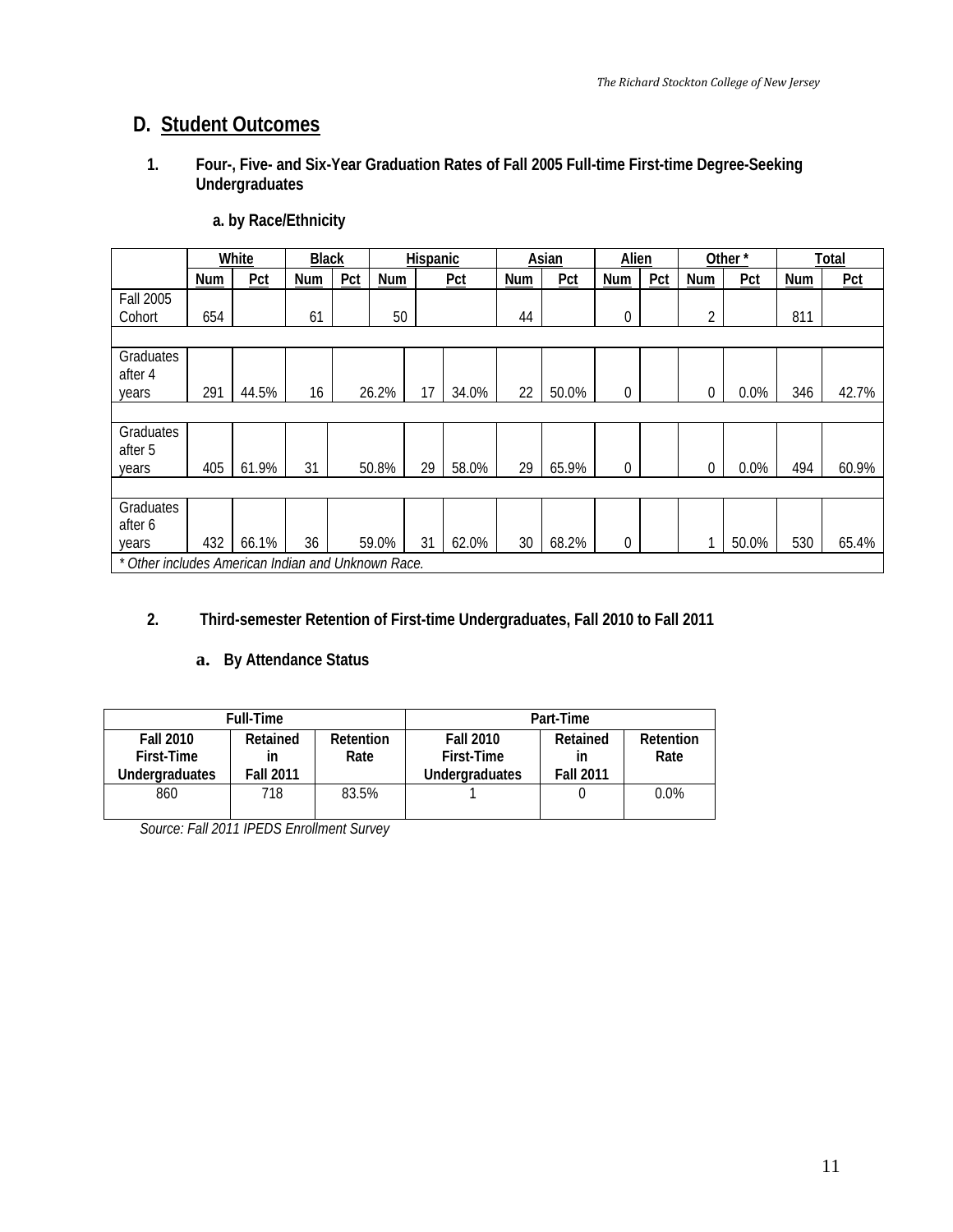### <span id="page-11-0"></span>**E. Faculty Characteristics**

|                       | 1. Full-time Faculty by Race/Ethnicity, Gender, Tenure Status and Academic Rank, Fall 2011 |              |             |                |                |                  |                |                |     |                |             |                  |                  |                |          |                  |
|-----------------------|--------------------------------------------------------------------------------------------|--------------|-------------|----------------|----------------|------------------|----------------|----------------|-----|----------------|-------------|------------------|------------------|----------------|----------|------------------|
|                       |                                                                                            |              |             |                |                |                  |                |                |     |                |             |                  |                  | Race           |          |                  |
|                       |                                                                                            | <b>White</b> |             | <b>Black</b>   |                | <b>Hispanic</b>  |                | Asian*         |     | American Ind.  |             | <b>Alien</b>     |                  | Unknown*       |          | <b>Total</b>     |
|                       | Men                                                                                        | <b>Women</b> | Men         | <b>Women</b>   | Men            | <b>Women</b>     | Men            | <b>Women</b>   | Men | <b>Women</b>   | <u>Men</u>  | <b>Women</b>     | <u>Men</u>       | <b>Women</b>   | Men      | <b>Women</b>     |
| <b>Tenured</b>        |                                                                                            |              |             |                |                |                  |                |                |     |                |             |                  |                  |                |          |                  |
| Professors            | 32                                                                                         | 20           | 5           | 5              | 2              | 0                |                | $\mathbf 0$    | 0   | 0              | $\mathbf 0$ | $\Omega$         | $\mathbf 0$      | $\Omega$       | 40       | 25               |
| Associate Prof.       | 37                                                                                         | 52           | 3           | 3              | 5              | 4                | 9              | 10             |     | $\theta$       |             | $\theta$         | $\boldsymbol{0}$ | 2              | 56       | 71               |
| Assistant Prof.       | 2                                                                                          | 4            |             | $\mathbf 0$    |                |                  | 0              |                | 0   | $\overline{0}$ | 0           | $\Omega$         | 0                | $\Omega$       | 4        | 6                |
| All Others            | 0                                                                                          | $\theta$     | $\theta$    | 0              | $\mathbf 0$    | $\boldsymbol{0}$ | 0              | $\mathbf 0$    | 0   | 0              | 0           | $\mathbf 0$      | $\boldsymbol{0}$ | $\Omega$       | $\theta$ | $\boldsymbol{0}$ |
| <b>TOTAL</b>          | 71                                                                                         | 72           | 9           | 8              | 8              | 5                | 10             | 11             |     | 0              |             | $\boldsymbol{0}$ | $\pmb{0}$        | $\overline{2}$ | 100      | 102              |
| <b>Without Tenure</b> |                                                                                            |              |             |                |                |                  |                |                |     |                |             |                  |                  |                |          |                  |
| Professors            | $\mathbf{0}$                                                                               | $\mathbf 0$  | $\mathbf 0$ | $\mathbf{0}$   | $\mathbf 0$    | $\overline{0}$   | $\overline{0}$ | $\mathbf 0$    | 0   | 0              |             | $\overline{0}$   | $\overline{0}$   | $\Omega$       |          | 0                |
| Associate Prof.       | 3                                                                                          | $\theta$     | $\mathbf 0$ | 0              | $\mathbf 0$    | $\overline{0}$   | $\overline{2}$ | 0              | 0   | 0              | $\mathbf 0$ | $\overline{0}$   | 0                | $\Omega$       | 5        | 0                |
| Assistant Prof.       | 23                                                                                         | 29           |             | 2              |                |                  | 4              | $\sqrt{2}$     | 0   | $\overline{0}$ | 3           | 3                | $\boldsymbol{0}$ |                | 33       | 38               |
| All Others            | 2                                                                                          |              | $\Omega$    | 0              | $\theta$       | $\mathbf 0$      | 0              | 0              | 0   | 0              | $\mathbf 0$ | $\mathbf 0$      | $\boldsymbol{0}$ | $\Omega$       | 2        |                  |
| <b>TOTAL</b>          | 28                                                                                         | 32           | 2           | $\overline{2}$ | $\overline{1}$ | $\overline{1}$   | 6              | $\overline{2}$ | 0   | 0              | 4           | 3                | $\mathbf 0$      |                | 41       | 39               |
| Total                 |                                                                                            |              |             |                |                |                  |                |                |     |                |             |                  |                  |                |          |                  |
| Professors            | 32                                                                                         | 20           | 5           | 5              | $\sqrt{2}$     | $\overline{0}$   |                | 0              | 0   | 0              |             | $\overline{0}$   | $\boldsymbol{0}$ | <sup>0</sup>   | 41       | 25               |
| Associate Prof.       | 40                                                                                         | 52           | 3           | 3              | 5              | 4                | 11             | 10             |     | 0              |             | $\mathbf 0$      | $\mathbf 0$      | 2              | 61       | 71               |
| Assistant Prof.       | 25                                                                                         | 33           | 3           | 2              | $\sqrt{2}$     | 2                | 4              | 3              | 0   | 0              | 3           | 3                | $\mathbf 0$      |                | 37       | 44               |
| All Others            | 2                                                                                          |              | $\Omega$    | $\mathbf 0$    | 0              | 0                | $\mathbf 0$    | 0              | 0   | 0              | 0           | <sup>0</sup>     | $\mathbf 0$      | $\Omega$       | 2        |                  |
| <b>TOTAL</b>          | 99                                                                                         | 106          | 11          | 10             | 9              | 6                | 16             | 13             |     | $\theta$       | 5           | 3                | $\theta$         | 3              | 141      | 141              |

*Source: Fall 2011 IPEDS Human Resources Survey*

*\* Note: Asian includes Pacific Islanders and Unknown includes 2 or More Races.*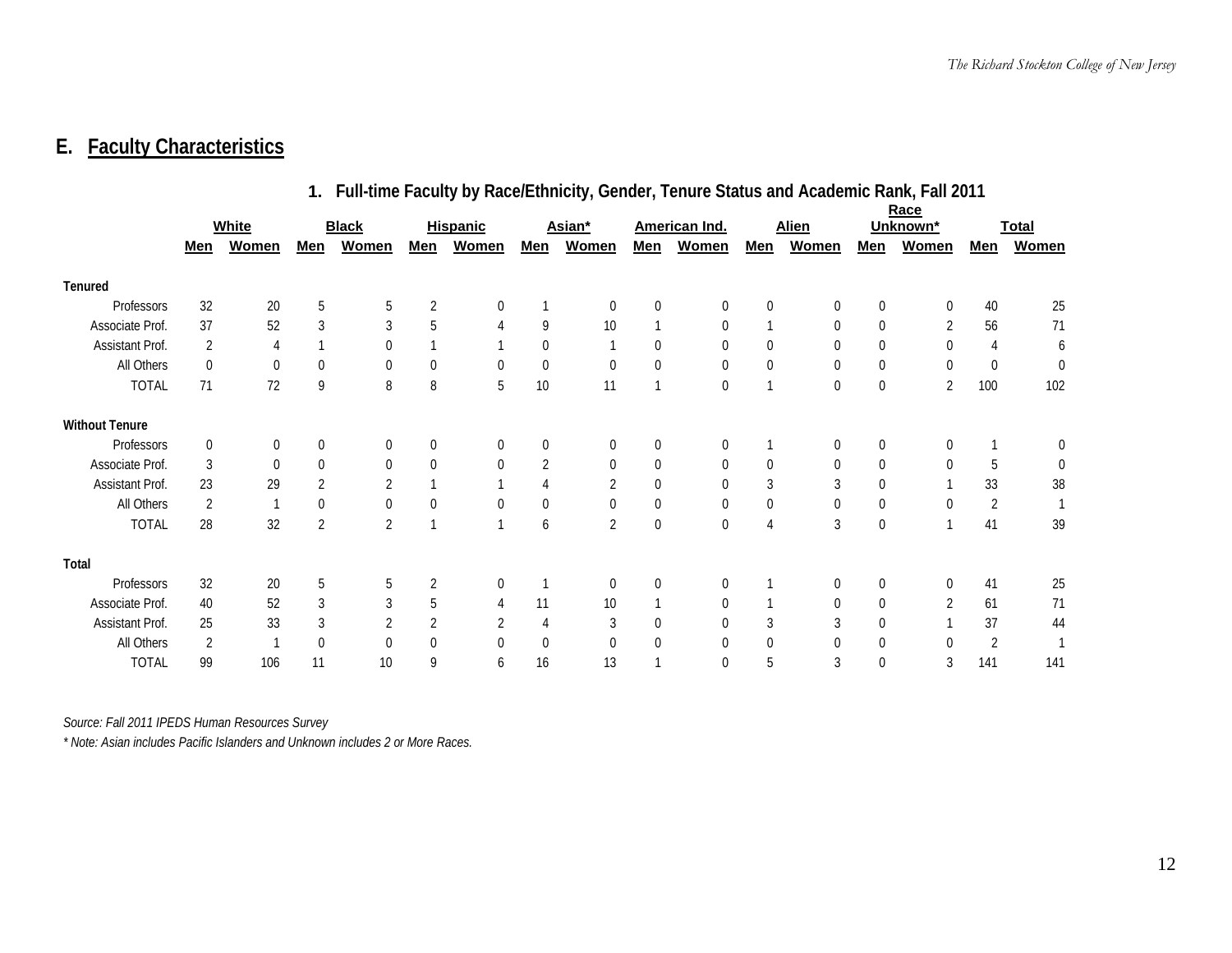|                 |               | Taught by Full-time Faculty |               | Taught by Part-time Faculty | Taught by Others* |         |
|-----------------|---------------|-----------------------------|---------------|-----------------------------|-------------------|---------|
|                 |               |                             |               |                             |                   |         |
| Total Number of |               |                             |               |                             |                   |         |
| Course Sections | <b>Number</b> | Percent                     | <b>Number</b> | Percent                     | <b>Number</b>     | Percent |
| 1437            | 997           | 69%                         | 383           | 27%                         | 57                | 4%      |

### **2. Percentage of Course Sections Taught by Full-time Faculty, Fall 2011**

*Note: Others includes full-time administrators*

### **3. Ratio of Full- to Part-time Faculty, Fall 2011**

| Full-time  |            | Part-time  |     | Total      |        |  |
|------------|------------|------------|-----|------------|--------|--|
| <u>Num</u> | <u>Pct</u> | <u>Num</u> | Pct | <b>Num</b> | $Pet$  |  |
| 282        | 51%        | 273        | 49% | 555        | 100.0% |  |

*Source: Fall 2011 IPEDS Human Resources Survey*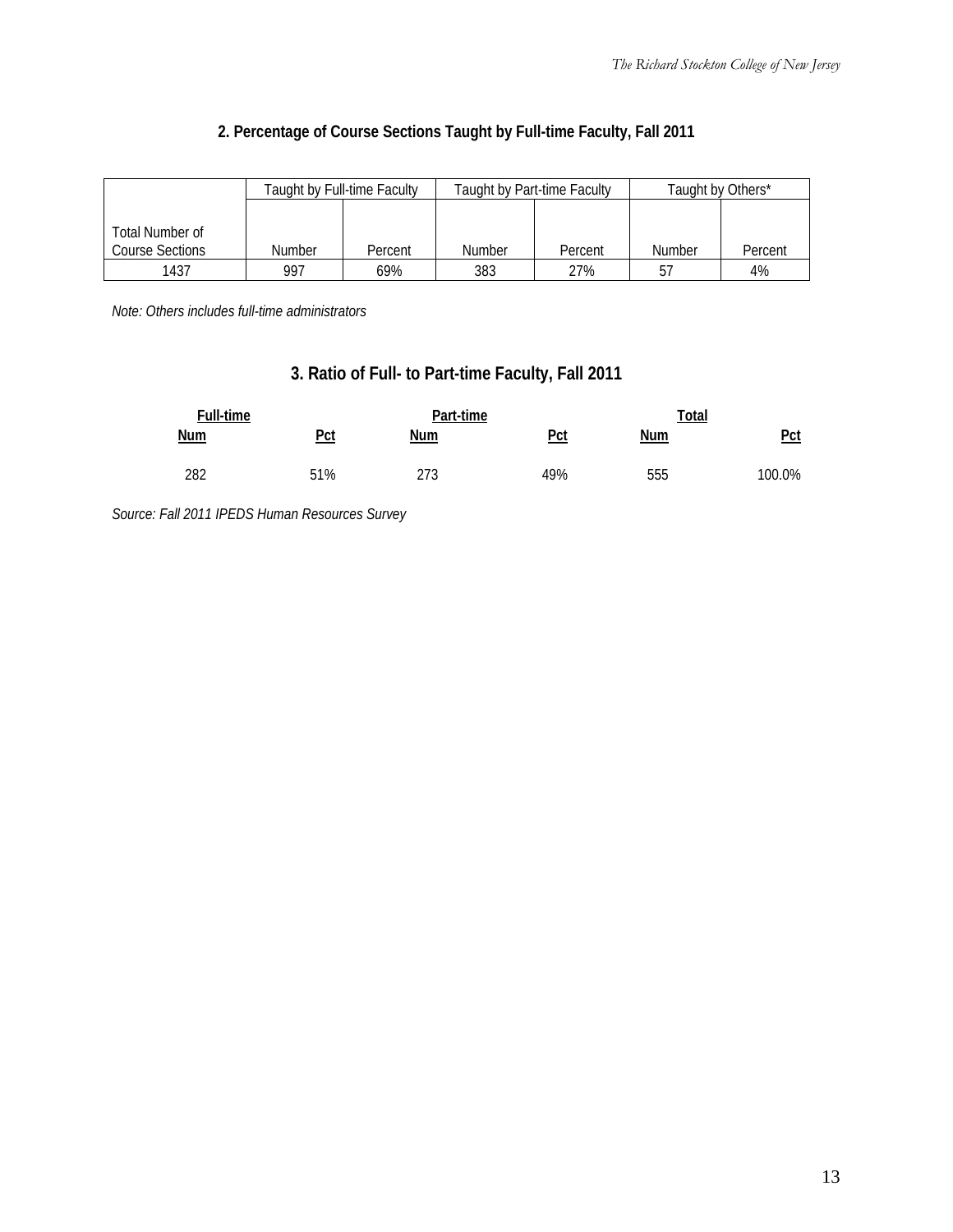### <span id="page-13-0"></span>**F. GOVERNING BOARD CHARACTERISTICS**

### **1. Race/Ethnicity and Gender of Governing Board**

|        | White | <b>Black</b> | Hispanic | Asian | American<br>Indian | Non-Res<br>Alien | Unknown | Total |
|--------|-------|--------------|----------|-------|--------------------|------------------|---------|-------|
| Male   |       |              |          |       |                    |                  |         | 10    |
| Female |       |              |          |       |                    |                  |         |       |
| Total  | 11    |              |          |       |                    |                  |         | 13    |

### **2. Members of the Board of Governors and/or Trustees**

Please list the governor's/trustee's name, name of the company/organization where they work, and their title at that company/organization. Do not use "Trustee," "Chairman," etc. (Example: John Doe, President, XYZ Company.) For retired governors/trustees, use "RETIRED."

| Name                    | Title                                          | Affiliation                                    |
|-------------------------|------------------------------------------------|------------------------------------------------|
| Mr. Stanley M. Ellis    | Vice President and Director of Strategy        | <b>Burlington County Times</b>                 |
| Mr. Curtis J. Bashaw    | CEO                                            | Cape Advisors, Inc.                            |
| Ms. Emma N. Byrne       | Retired director of Corporate Communications   | <b>PSEG</b>                                    |
|                         | and Federal Affairs                            |                                                |
| Mr. Raymond R.          | <b>Managing Partner</b>                        | Ciccone, Gotthold & Koseff, CPA                |
| Ciccone, CPA, ('79)     |                                                |                                                |
| Ms. Madeleine           | Founder and President                          | Sonoma, California-based Kismet Wines,         |
| Deininger ('80)         |                                                | Inc                                            |
| Dr. Clarence C. Hoover, | <b>Retired Superintendent</b>                  | East Orange Public School District             |
| III.                    |                                                |                                                |
| Michael Jacobson, Esq.  | Attorney                                       | Cooper Levenson                                |
| Ms. Barbara Morvay      | <b>Retired Superintendent</b>                  | <b>Atlantic County Special Services School</b> |
|                         |                                                | <b>District</b>                                |
| Mr. Dean C. Pappas      | Retired, Chairman and co-Chief Executive       | Clement Pappas & Co., Inc.                     |
|                         | Officer                                        |                                                |
| Leo B. Schoffer, Esq.   | <b>Managing Member</b>                         | Schoffer Enterprises, LLC                      |
| Dr. James W. Yoh,       | Physicist, Entrepreneur, and former President, | Galaxy Technology                              |
|                         | CEO                                            |                                                |
| Mr. Charles             | <b>Student Trustee</b>                         | The Richard Stockton College of New            |
| Nusbaum                 |                                                | Jersey                                         |
| Dr. Herman Saatkamp     | President                                      | The Richard Stockton College of New            |
|                         |                                                | Jersey                                         |
| Mr. Brian K. Jackson    | Chief of Staff and Assistant Secretary         | The Richard Stockton College of New            |
|                         |                                                | Jersey                                         |

### **3. URL**

If your organization has a web site that includes information on your governing board, please report the URL.

<http://intraweb.stockton.edu/eyos/page.cfm?siteID=201&pageID=8>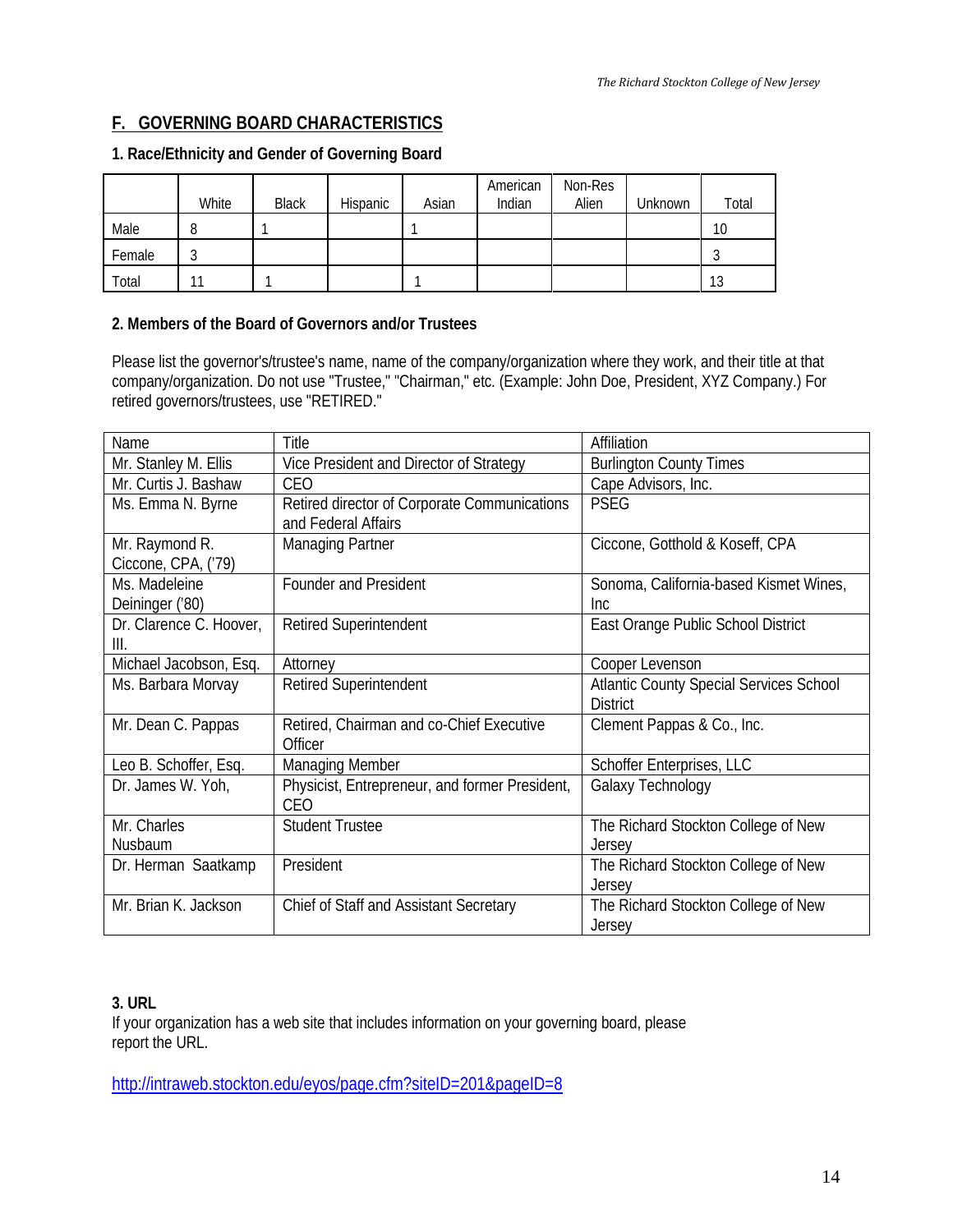### <span id="page-14-0"></span>**G. A Profile of the Institution**

### **1. Degree and certificate programs, Fall 2011**

### School of Arts and Humanities School of Natural Sciences and **Mathematics**

- [Studies In the Arts: Visual](http://talon.stockton.edu/eyos/page.cfm?siteID=14&pageID=22)
- Studies in the Arts: Performing
- [Communication Studies](http://talon.stockton.edu/eyos/page.cfm?siteID=14&pageID=20)
- [Historical Studies](http://talon.stockton.edu/eyos/page.cfm?siteID=14&pageID=23)
- [Languages and Culture Studies](http://talon.stockton.edu/eyos/page.cfm?siteID=14&pageID=24)
- [Literature](http://talon.stockton.edu/eyos/page.cfm?siteID=14&pageID=25)
- Master of Arts in Holocaust and Genocide
- Master of Arts in American Studies
- Philosophy & Religion

### School of Business

- [Business Studies](http://intraweb.stockton.edu/eyos/page.cfm?siteID=150&pageID=7)
- [Computer Science & Information](http://intraweb.stockton.edu/eyos/page.cfm?siteID=150&pageID=7)  **Systems**
- [Hospitality and Tourism](http://intraweb.stockton.edu/eyos/page.cfm?siteID=150&pageID=7)  [Management Studies](http://intraweb.stockton.edu/eyos/page.cfm?siteID=150&pageID=7)
- Masters of Business Administration

### [School of General Studies](http://talon.stockton.edu/eyos/page.cfm?siteID=18&pageID=1)

- [Africana Studies](http://talon.stockton.edu/eyos/page.cfm?siteID=18&pageID=2) (minor)
- **Basic Studies**
- [Holistic Health](http://talon.stockton.edu/eyos/page.cfm?siteID=18&pageID=36) (minor)
- Holocaust [& Genocide Studies](http://talon.stockton.edu/eyos/page.cfm?siteID=18&pageID=37) (minor)
- [International Education](http://talon.stockton.edu/eyos/page.cfm?siteID=18&pageID=38)
- [Jewish Studies](http://talon.stockton.edu/eyos/page.cfm?siteID=18&pageID=39) (minor)
- [Latin American/Caribbean Studies](http://talon.stockton.edu/eyos/page.cfm?siteID=18&pageID=40) (minor)
- [Liberal Studies](http://talon.stockton.edu/eyos/page.cfm?siteID=18&pageID=41)
- [Writing Program](http://talon.stockton.edu/eyos/page.cfm?siteID=18&pageID=44) (minor)
- [Women's, Gender and Sexuality](http://intraweb.stockton.edu/eyos/page.cfm?siteID=18&pageID=43)  [Studies](http://intraweb.stockton.edu/eyos/page.cfm?siteID=18&pageID=43) (minor)
- Applied Physics
- [Biochemistry / Molecular Biology](http://talon.stockton.edu/eyos/page.cfm?siteID=14&pageID=35)
- [Biology](http://talon.stockton.edu/eyos/page.cfm?siteID=14&pageID=36)
- [Energy Studies](http://talon.stockton.edu/eyos/page.cfm?siteID=14&pageID=38) (certificate)
	- **Geographic** [Information Systems](http://loki.stockton.edu/~wwwgis/) (certificate)
- [Chemistry](http://talon.stockton.edu/eyos/page.cfm?siteID=14&pageID=37)
- [Computational Science](http://intraweb.stockton.edu/eyos/page.cfm?siteID=14&pageID=118)
- [Dual Engineering Degree](http://talon.stockton.edu/eyos/page.cfm?siteID=14&pageID=39)
- [Environmental Studies](http://talon.stockton.edu/eyos/page.cfm?siteID=14&pageID=40)
- **Geology**
- Marine Science
- Master of Science in Computational **Science**
- **Mathematics**
- Preparation for Health Professions
- Professional Science Master's in Environmental Science
- Sustainability

### [School of Education](http://intraweb.stockton.edu/eyos/page.cfm?siteID=84&pageID=1)

- [Teacher Education Program](http://intraweb.stockton.edu/eyos/page.cfm?siteID=84&pageID=1)
- [Master of Arts in Education](http://intraweb.stockton.edu/eyos/page.cfm?siteID=73&pageID=56)
- Master of Arts in Educational [Leadership](http://intraweb.stockton.edu/eyos/teacher_ed/Master%20of%20Arts%20in%20Educational%20Leadership%202010-2011.pdf)
- [Master of Arts in Instructional](http://intraweb.stockton.edu/eyos/page.cfm?siteID=73&pageID=47)  **Technology**
- [Bilingual/Bicultural Education](http://intraweb.stockton.edu/eyos/page.cfm?siteID=84&pageID=3)  **Endorsement**
- [English as a Second Language](http://intraweb.stockton.edu/eyos/page.cfm?siteID=84&pageID=3)
- [Learning Disabilities](http://intraweb.stockton.edu/eyos/page.cfm?siteID=84&pageID=30)  [Teacher/Consultant P-12](http://intraweb.stockton.edu/eyos/page.cfm?siteID=84&pageID=30)
- Preschool (P-3) Endorsement
- Special Education
- [SRI & ETTC](http://www.ettc.net/)
- [Stockton Center for Economic &](http://talon.stockton.edu/eyos/page.cfm?siteID=199&pageID=1)  [Financial Literacy](http://talon.stockton.edu/eyos/page.cfm?siteID=199&pageID=1)
- Stockton Center for Community **Schools**
- [Student Assistance Coordinator](http://intraweb.stockton.edu/eyos/page.cfm?siteID=73&pageID=215)  [Certification Program](http://intraweb.stockton.edu/eyos/page.cfm?siteID=73&pageID=215)
- Supervisor Endorsement

### School of Health Sciences

- Doctor of Physical Therapy
- Masters of Science in Communication Disorders
- Masters of Science in Nursing
- Masters of Science in Occupational Therapy
- [Nursing Upper Division](http://intraweb.stockton.edu/eyos/page.cfm?siteID=168&pageID=29)
- [Nursing 4 Year](http://intraweb.stockton.edu/eyos/page.cfm?siteID=168&pageID=30)
- Public Health
- Speech Pathology & Audiology
- Health Science

### School of Social and Behavioral **Sciences**

- Behavioral Neuroscience (minor)
- [Criminal Justice](http://intraweb.stockton.edu/eyos/page.cfm?siteID=163&pageID=8)  [\(BA/MA Dual Degree](http://intraweb.stockton.edu/eyos/page.cfm?siteID=163&pageID=8#DualDegree) also available)
- [Master of Arts in Criminal Justice](http://intraweb.stockton.edu/eyos/page.cfm?siteID=73&pageID=44)
- **Economics**
- [Forensic Psychology](http://intraweb.stockton.edu/eyos/page.cfm?siteID=163&pageID=8#ForensicPsyc) (certificate)
- [Gerontology](http://intraweb.stockton.edu/eyos/page.cfm?siteID=163&pageID=10) (minor)
- Master of Social Work
- Political Science
- **Psychology**
- Social Work
- [Sociology & Anthropology](http://intraweb.stockton.edu/eyos/page.cfm?siteID=163&pageID=14)
- [Washington Internships](http://intraweb.stockton.edu/eyos/page.cfm?siteID=163&pageID=15)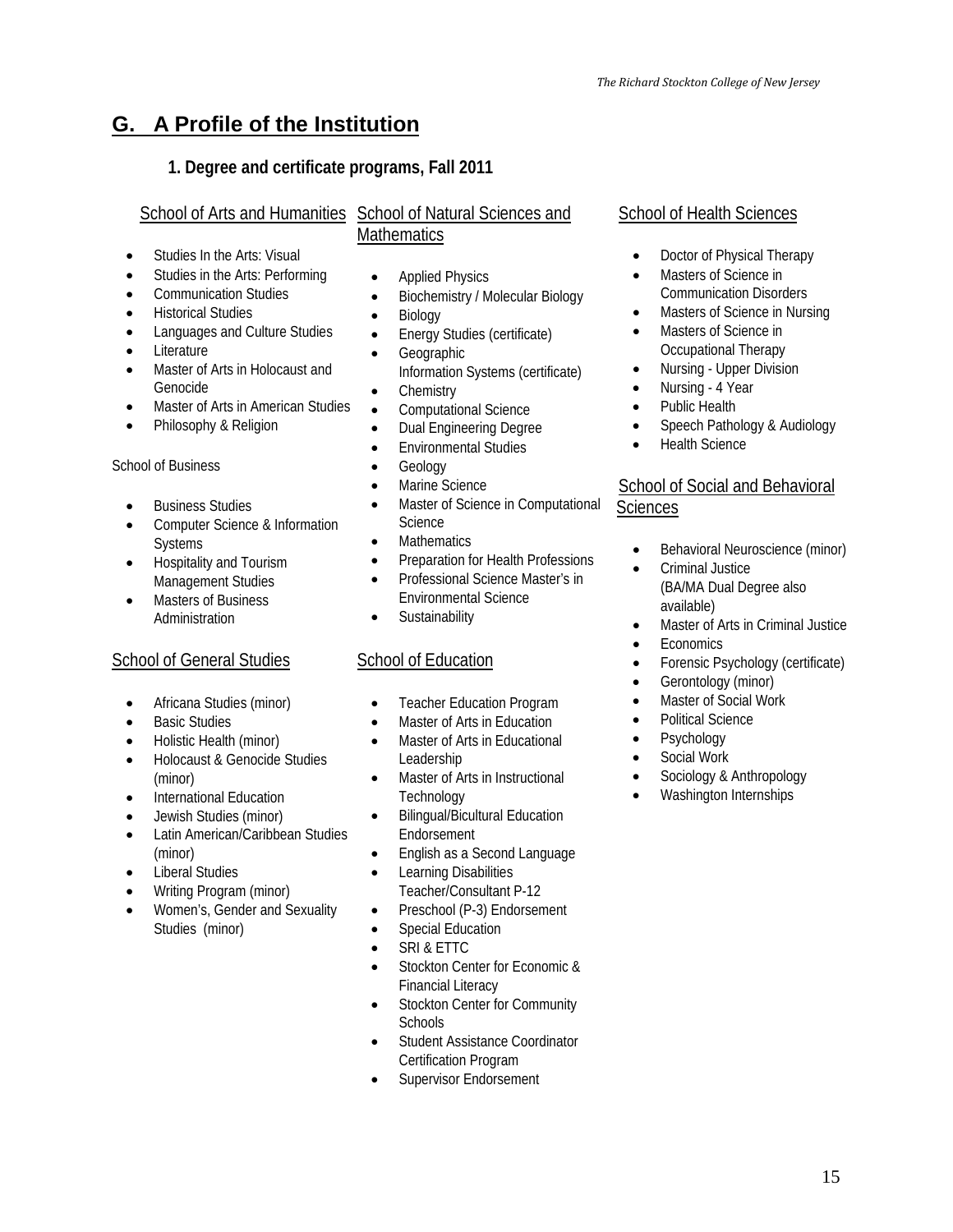### <span id="page-15-0"></span>**H. Major Research and Public Service Activities**

| <b>R&amp;D EXPENDITURES: YEAR 2011</b>             | Amount (\$) |
|----------------------------------------------------|-------------|
| Federally Financed Academic R&D Expenditures       | 251,988     |
| Institutionally Financed Academic R&D Expenditures | 475,210     |
| Total Academic R&D Expenditures                    | 727,198     |

*Source: FY2011 Audited Financial Report.*

### **Grants/Contracts Fiscal Year 2011**

| 8/22/2011Year<br><b>End Stats</b> |                                            | \$ Value of<br>submissions | % awarded<br>of \$ Amount<br>Requested | Awarded     | # submitted      | % submitted<br>receiving<br>awards | <b>Still</b><br>Pending* |
|-----------------------------------|--------------------------------------------|----------------------------|----------------------------------------|-------------|------------------|------------------------------------|--------------------------|
| By Funding<br>Source              | Federal                                    |                            |                                        | \$757,006   |                  |                                    |                          |
|                                   | Private                                    |                            |                                        | \$417,859   |                  |                                    |                          |
|                                   | <b>State</b>                               |                            |                                        | \$2,742,847 |                  |                                    |                          |
|                                   | Mun/Local                                  |                            |                                        | \$1,317,867 |                  |                                    |                          |
|                                   |                                            | \$7,967,303                | 66%                                    | \$5,234,816 | 96               | 64%                                | \$668,522                |
| <b>By School</b>                  | <b>ARHU</b>                                |                            |                                        | \$464,132   | 26               |                                    |                          |
|                                   | <b>BUSN</b>                                |                            |                                        | \$178,993   | 5                |                                    |                          |
|                                   | <b>EDUC</b>                                |                            |                                        | \$1,270,839 | 11               |                                    |                          |
|                                   | <b>GENS</b>                                |                            |                                        | \$0         | $\boldsymbol{0}$ |                                    |                          |
|                                   | <b>HLTH</b>                                |                            |                                        | \$121,801   | $\overline{2}$   |                                    |                          |
|                                   | <b>NAMS</b>                                |                            |                                        | \$1,659,348 | 43               |                                    |                          |
|                                   | <b>SOBL</b>                                |                            |                                        | \$923,680   | 5                |                                    |                          |
|                                   | <b>PDCE/HS</b>                             |                            |                                        | \$543,459   | $\overline{2}$   |                                    |                          |
|                                   | <b>StudAff</b>                             |                            |                                        | \$7,500     | $\mathbf{1}$     |                                    |                          |
|                                   | AA, A&F                                    |                            |                                        | \$65,064    | 1                |                                    |                          |
|                                   |                                            |                            |                                        | \$5,234,816 | 96               |                                    |                          |
|                                   | CRC Included in<br><b>NAMS</b><br>SRI/ETTC |                            |                                        | \$1,188,626 |                  |                                    |                          |
|                                   | Included in EDUC                           |                            |                                        | \$1,234,839 |                  |                                    |                          |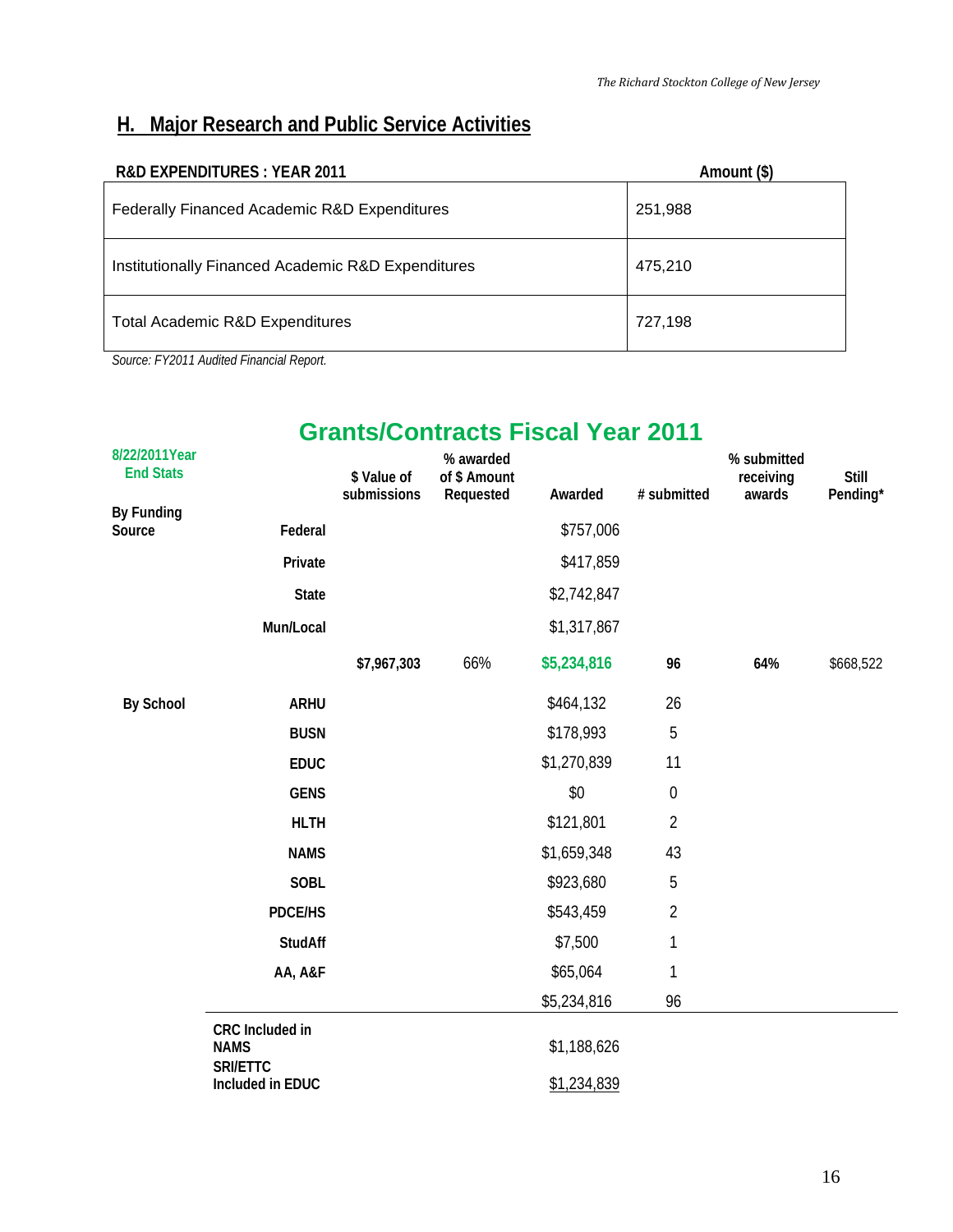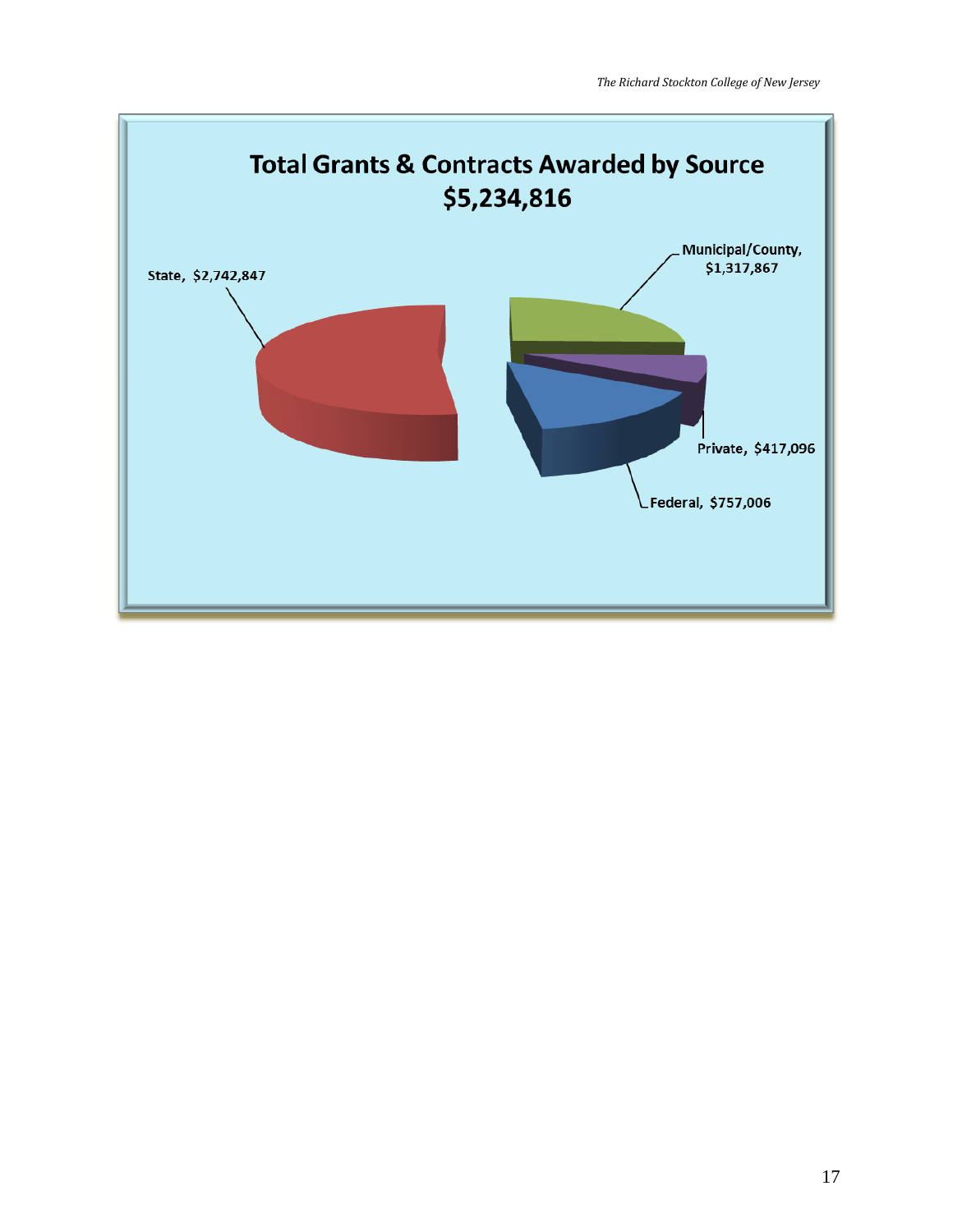

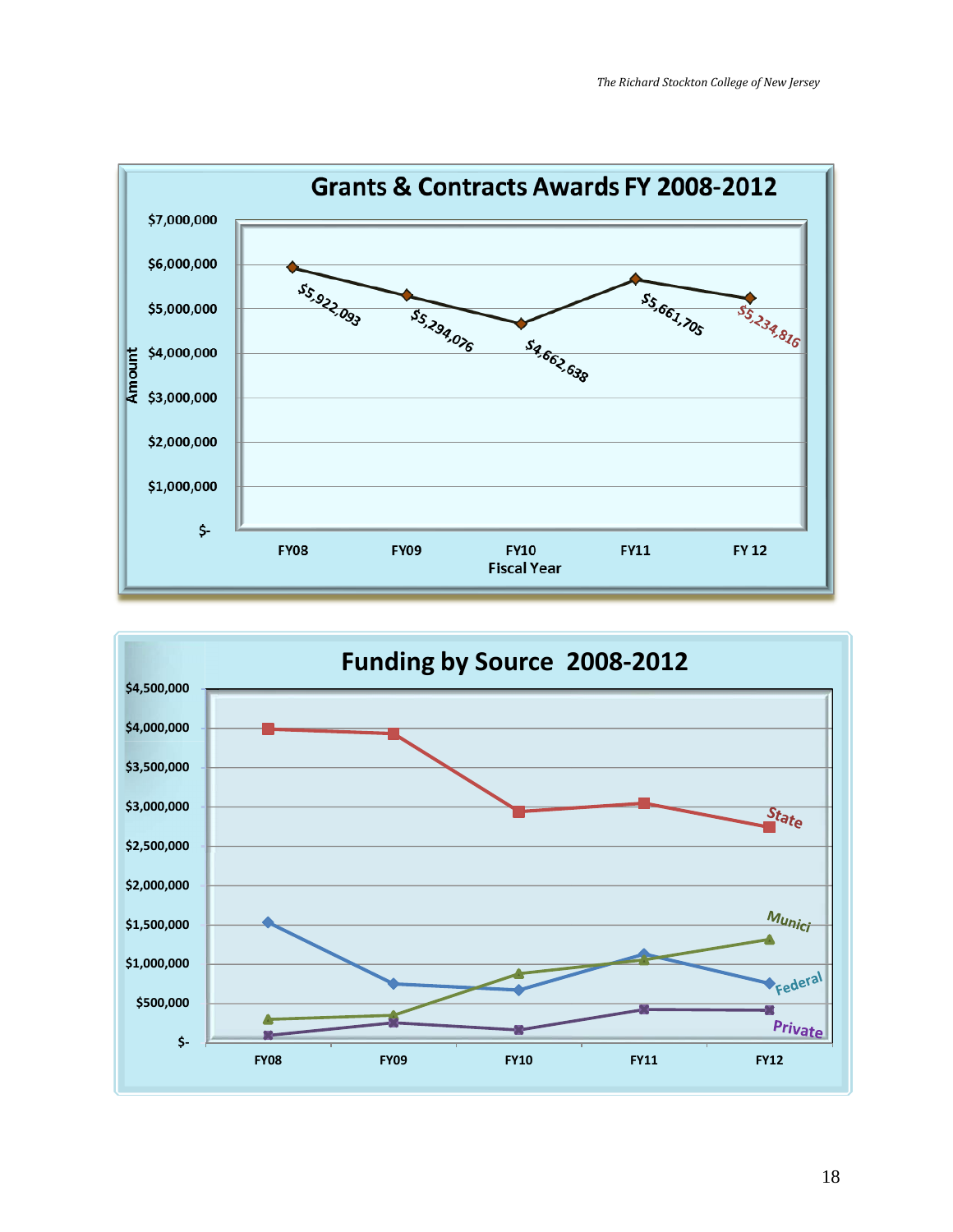

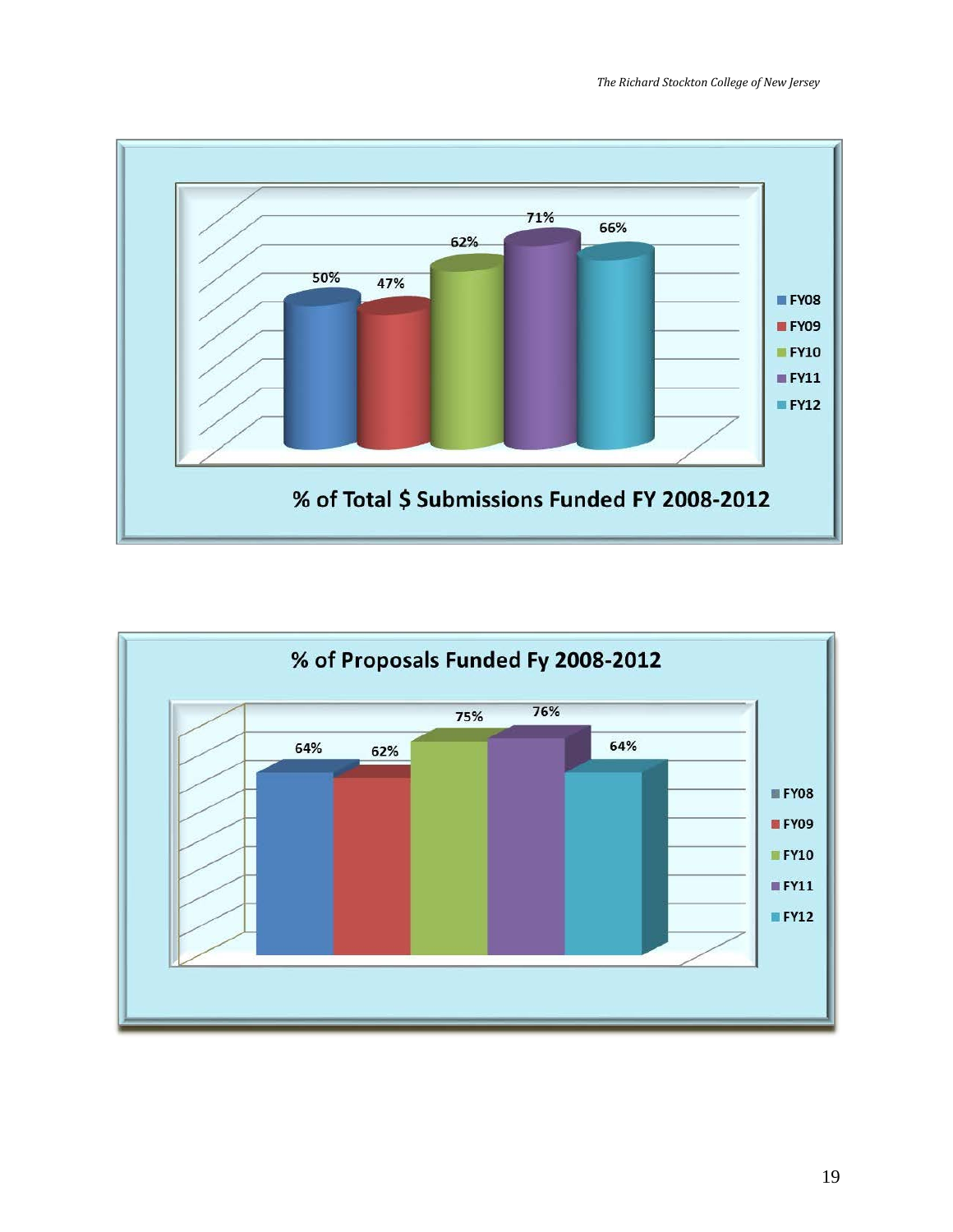|                                      | <b>Statistical Overview of Scholarly Activity</b> |             |             |             |             |             |             |             |             |                                         |  |  |  |
|--------------------------------------|---------------------------------------------------|-------------|-------------|-------------|-------------|-------------|-------------|-------------|-------------|-----------------------------------------|--|--|--|
| 2011 - 2012                          |                                                   |             |             |             |             |             |             |             |             |                                         |  |  |  |
|                                      | <b>Total</b>                                      | <b>ARHU</b> | <b>BUSN</b> | <b>EDUC</b> | <b>GENS</b> | <b>GRAD</b> | <b>HLTH</b> | <b>NAMS</b> | <b>SOBL</b> | President,<br>Provost, SA,<br>& Library |  |  |  |
| <b>Published Books</b>               | 29                                                | 6           | 2           |             | 9           | $\theta$    | 5           | $\Omega$    | 5           |                                         |  |  |  |
| <b>Published Works</b>               | 169                                               | 25          | 42          | 8           | 18          | $\Omega$    | 19          | 15          | 36          | 6                                       |  |  |  |
| Performances &<br><b>Exhibitions</b> | 38                                                | 36          | $\theta$    | 0           |             | $\Omega$    | $\Omega$    |             | $\theta$    | $\mathbf 0$                             |  |  |  |
| Presentations                        | 447                                               | 52          | 77          | 41          | 41          | 9           | 80          | 30          | 94          | 23                                      |  |  |  |
| <b>Boards</b>                        | 58                                                | 7           | 9           | 3           | 2           | 4           | 7           | 2           | 13          | 11                                      |  |  |  |
| <b>Awards &amp; Grants</b>           | 184                                               | 50          | 12          | 15          | 14          |             | 8           | 50          | 30          |                                         |  |  |  |

### **Community Engagement and Service Learning.**

A recent report from the Office of the Provost presents a snapshot of community service and engagement activities in one area, Atlantic City, over the past academic year. College students, faculty and staff participate. A sample of programs and outcomes are provided in the chart below.

| Category             | <b>Community Partners</b>                                                                                                                                                                                 | <b>Outcomes</b>                                                                                                                                                                                                                                                               |
|----------------------|-----------------------------------------------------------------------------------------------------------------------------------------------------------------------------------------------------------|-------------------------------------------------------------------------------------------------------------------------------------------------------------------------------------------------------------------------------------------------------------------------------|
| Gardens & Food       | Atlantic Care Community Gardens Fund                                                                                                                                                                      | Establish healing gardens                                                                                                                                                                                                                                                     |
|                      | <b>Community Partnership courses</b>                                                                                                                                                                      | 6 area gardens established and maintained                                                                                                                                                                                                                                     |
|                      | Food Bank of Southern New Jersey                                                                                                                                                                          | Over 3000 pounds of food donated by students to Food<br>Bank of Southern New Jersey to feed families in need and<br>the homeless                                                                                                                                              |
|                      | Campus Kitchen of Atlantic City                                                                                                                                                                           | Over 4000 pounds of food received from the Food Bank<br>and used with food donations to prepare and deliver over<br>3000 meals to needy families                                                                                                                              |
| Academic Enrichment  | <b>Books without Borders</b>                                                                                                                                                                              | Books are donated to Atlantic City families and children                                                                                                                                                                                                                      |
|                      | Tutoring and mentoring of K-12 students<br>via college courses such as Community<br>Partnerships and Community Schools.<br>Additional tutoring and mentoring<br>provided by college clubs including HOPE. | Over 100 K-12 students in Atlantic City                                                                                                                                                                                                                                       |
|                      | Read Across America Day                                                                                                                                                                                   | Stockton students read books at schools throughout the<br>Atlantic City school district. Over 400 K-12 students<br>interacted with college students that day.                                                                                                                 |
|                      | Miniversity: Champions of Youth - The<br>Boys and Girls Club of Atlantic City                                                                                                                             | Each year, 40 youth (10 per grade from 9-12) are selected<br>for intense mentoring and preparation for college. High<br>school students must remain in the program all 4 years -<br>9th - 12th grade. 100% college acceptance rate from over<br>200 graduates of the program. |
|                      | Why Poetry Matters Program                                                                                                                                                                                | Stockton students teach poetry to at risk youth in two<br>shelters in the Atlantic City                                                                                                                                                                                       |
| Information Programs | South Jersey Aids Alliance                                                                                                                                                                                | Host workshops and provide assistance to clients at local<br>community center                                                                                                                                                                                                 |
|                      | Spanish Community Center                                                                                                                                                                                  | Assistance to elderly in Atlantic City                                                                                                                                                                                                                                        |
|                      | Stop the Violence High School Conference                                                                                                                                                                  | Held in Atlantic City to decrease student violence                                                                                                                                                                                                                            |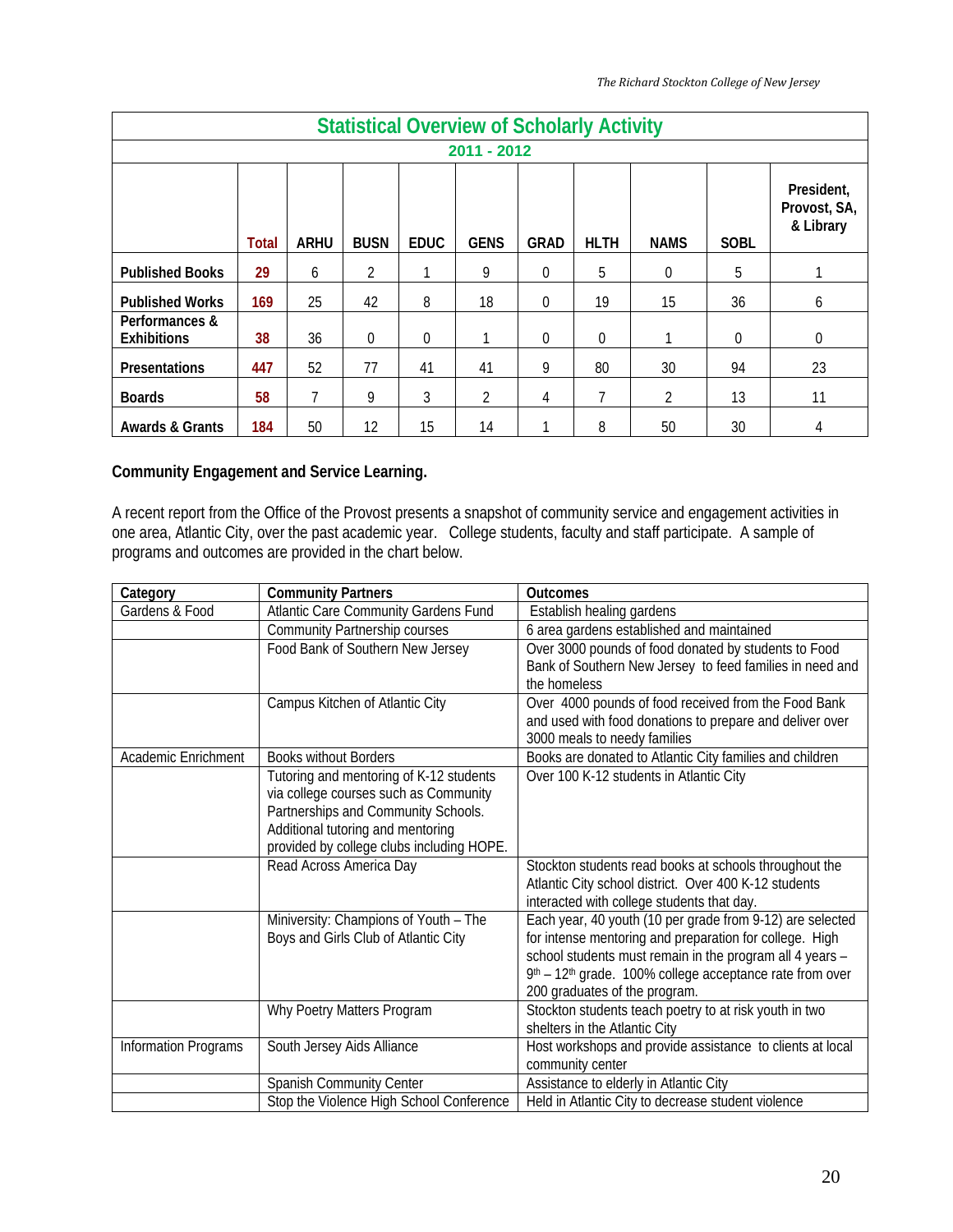The Office of Service Learning expanded its operations in AY11-12 under the leadership of a new Coordinator. The number of service learning courses offered by the faculty increased by 58%. Workshops for faculty and students were held to spotlight community service partners. Workshops in the spring semester included a Celebration of Service Showcase, Spotlight on the Family Service Association, a Faculty Roundtable and a Service-Learning Mixer. The Office of Service Learning is a co-convener of the Day of Service held in January and September each year. Over 25 community partners participate by offering service opportunities for Stockton students, faculty and staff for the day. Under the leadership of the Office of Service Learning, 942 students and 46 faculty and staff participated in service learning opportunities this year. The increase in the number of faculty members offering service-learning courses has allowed the students of service-learning to dedicate more than 20,000 hours of engagement—nearly 80% increase over the previous academic year.

As a result of the College's 2020 strategic plan which lists engagement as one of the four essential pillars for collegiate responsibility, service and civic engagement to the surrounding communities in South Jersey, the Stockton Center for Community Engagement (SCCE) was launched in July 2012, after more than one year of planning and development. The mission of the Stockton's Center for Community Engagement is to "promote the ideals of public service and social responsibility by fostering community-based experiential learning and civic engagement for students, faculty and staff. The Center will facilitate training, research and educational enrichment through collaborative efforts with campus groups, as well as local, state and regional community organizations and government agencies, intentionally cultivating connections between scholarship and the public interest. " The Center will be a central point from which internal and external community members can seek assistance with a variety of events, projects, and learning opportunities for students, faculty and staff.

The Center and the Office of Service Learning will collaboratively advance community engagement and service learning opportunities between the College and its community partners.